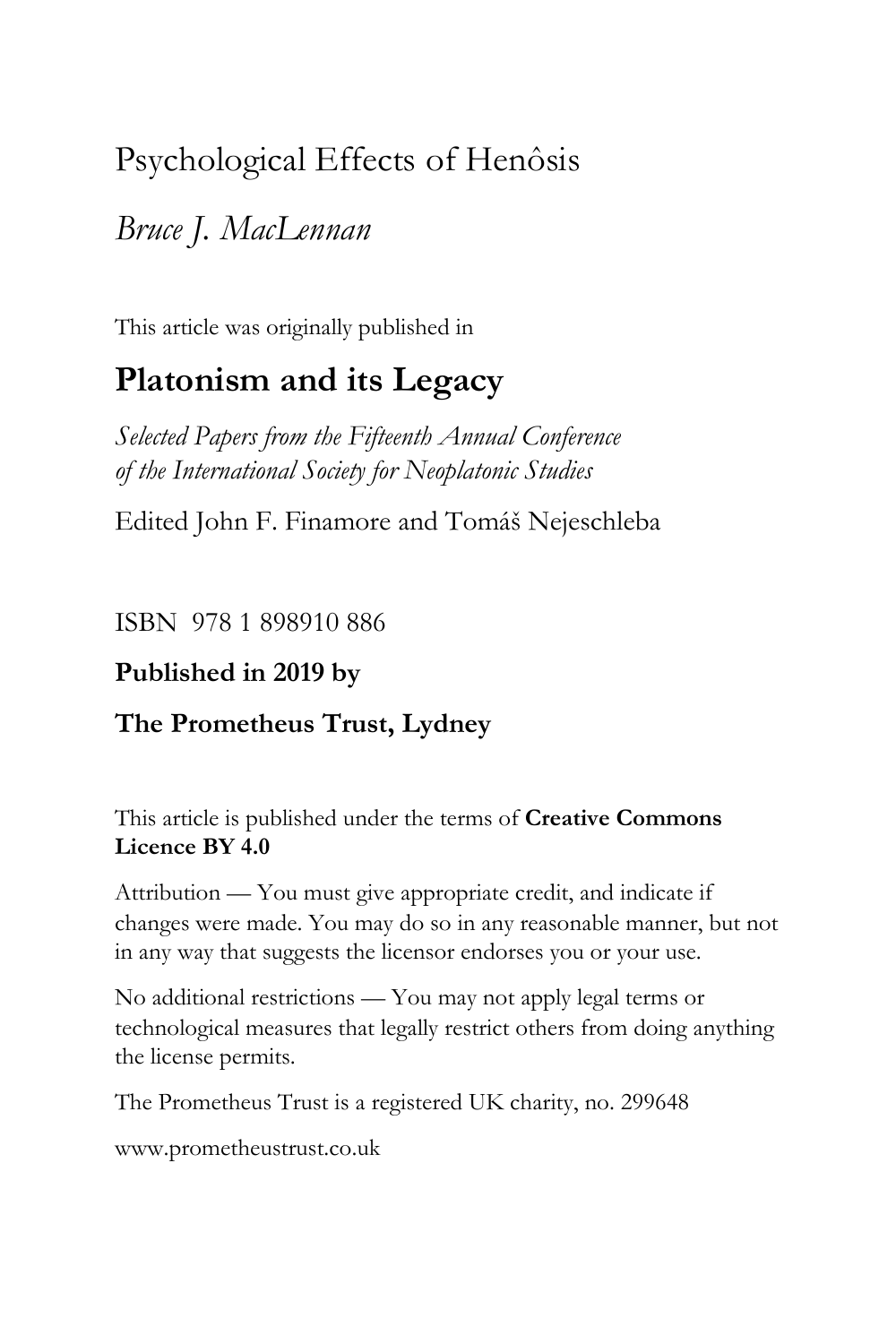# Psychological Effects of Henôsis

## Bruce J. MacLennan

## I. Introduction

 Jung's term "individuation" refers to the process of becoming psychologically *individuus*, that is, undivided or indivisible; it could almost serve as a translation of *henôsis*. Moreover, practices in analytical psychology, such has active imagination, have direct analogies in theurgy and are directed toward similar ends. In this chapter I explore these parallels in order to understand better the means and ends of ancient theurgical practice. In particular, I discuss the experience and effect of *henôsis* from the perspective of analytical psychology. In so doing, I am building on the work of Jolande Jacobi (1890–1973), one of Jung's colleagues, who explains the individuation process especially clearly.

 The ultimate goal of individuation is psychological integration, that is, to become a psychologically complete and whole person.<sup>[1](#page-1-0)</sup> In particular, this implies an expansion of consciousness to include unconscious contents so far as possible. $2$  Porphyry explained what one should do

*Ad Marc*. 10

if you would practice to ascend into yourself, collecting together all the powers which the body has scattered and broken up into a multitude of parts unlike their former unity to which concentration lent strength. You should collect and combine into one the thoughts implanted within you, endeavoring to isolate those that are confused, and to drag to light those that are enveloped in darkness. (tr. Zimmern)

 This integrative process brings one into contact with the unconscious archetypal forces that regulate all human lives, that is, to encounter the gods and goddesses. Plotinus recognizes these unconscious forces as well:

<span id="page-1-0"></span><sup>&</sup>lt;sup>1</sup> Jacobi (1967) 13.

<span id="page-1-1"></span><sup>2</sup> Jacobi (1967) 14.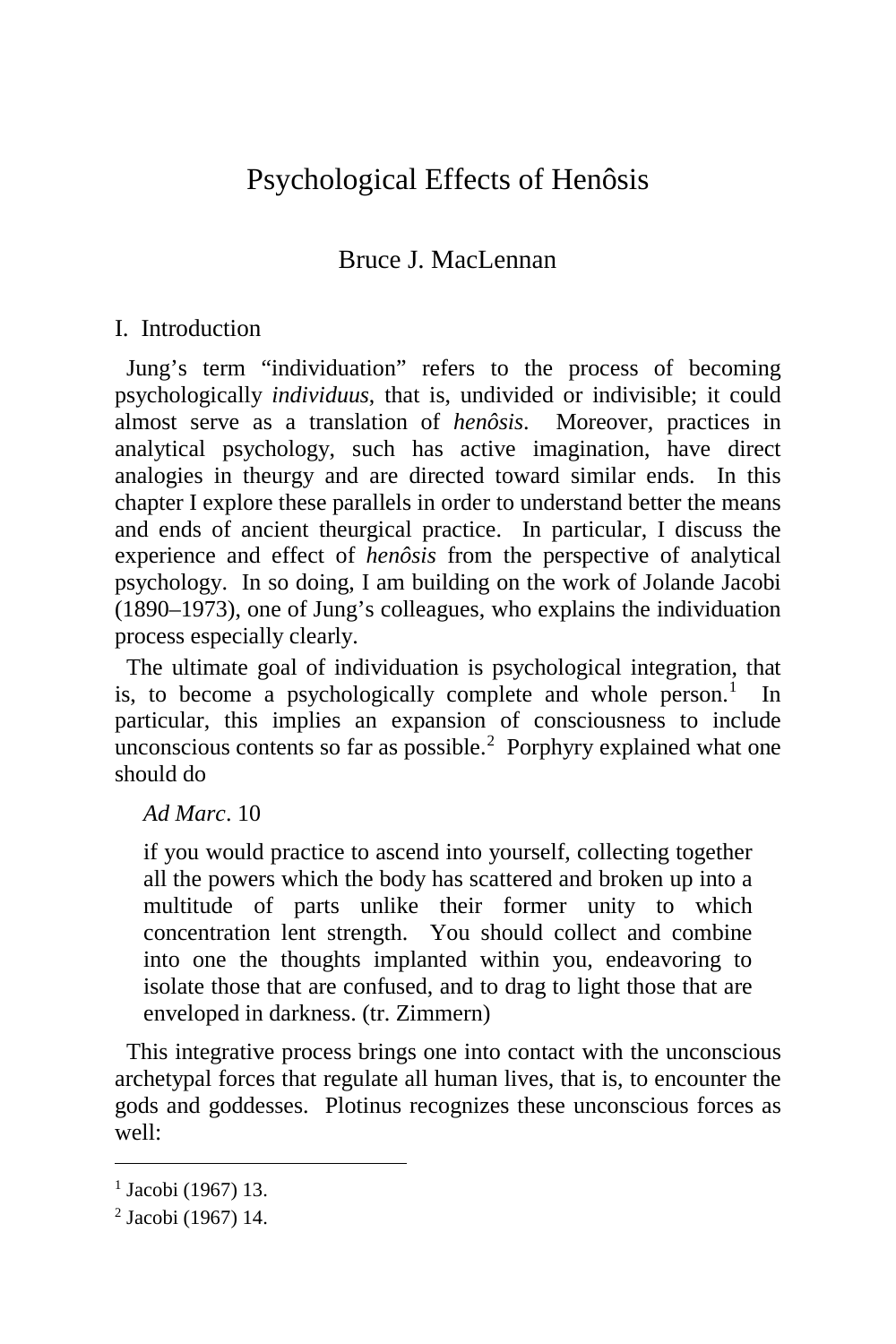*Enn*. V 1, 12, 1–8, 11–15

Why then, when we have such great possessions, do we not consciously grasp them, but are most inactive in these ways, and some of us are never active at all? They are always occupied in their own activities, Intellect, and that which is before Intellect, always in itself, and soul, which is in this sense "ever-moving." For not everything which is in the soul is immediately perceptible, but it reaches us when it enters into perception … And further, each soul-part, since it is always living, always exercises its own activity by itself; but the discovery of it comes when sharing with the perceptive power and conscious awareness takes place. If then there is to be conscious apprehension of the powers which are present in this way, we must turn our power of apprehension inwards, and make it attend to what is there. (tr. Armstrong)

 Finally, individuation draws one toward contact with the ultimate principle of psychic unity, which Jung calls "the God image within" or the Self (often with a capital "S").<sup>[3](#page-2-0)</sup> Therefore he also terms individuation *Self-realization*. [4](#page-2-1) Moreover, Jung writes,

Self-reflection—or what comes to the same thing—the urge to individuation gathers together what is scattered and multifarious, and exalts it to the original form of the One, the Primordial Man. In this way our existence as separate beings, our former ego nature, is abolished, the circle of consciousness is widened, and because the paradoxes have been made conscious the sources of conflict are dried up. This approximation to the self is a kind of repristination or apocatastasis, in so far as the self has an "incorruptible" or "eternal" character on account of its being pre-existent to consciousness<sup>[5](#page-2-2)</sup>

 By this process a person comes to understand their individual role in the world and society, and can discharge it with knowledge and authority or, we might say, with wisdom and will.<sup>[6](#page-2-3)</sup> Therefore, an individuated person is not a selfish egoist, but rather one who knows

<span id="page-2-0"></span><sup>3</sup> Jacobi (1973) 152. Also, the *superordinate personalit*y (Jung 1968 *CW* 9i) ¶¶310, 315.

<span id="page-2-1"></span><sup>4</sup> Jacobi (1973) 106, 127.

<span id="page-2-2"></span><sup>5</sup> Jung (1969a *CW* 11) ¶401.

<span id="page-2-3"></span><sup>6</sup> Jacobi (1973) 106.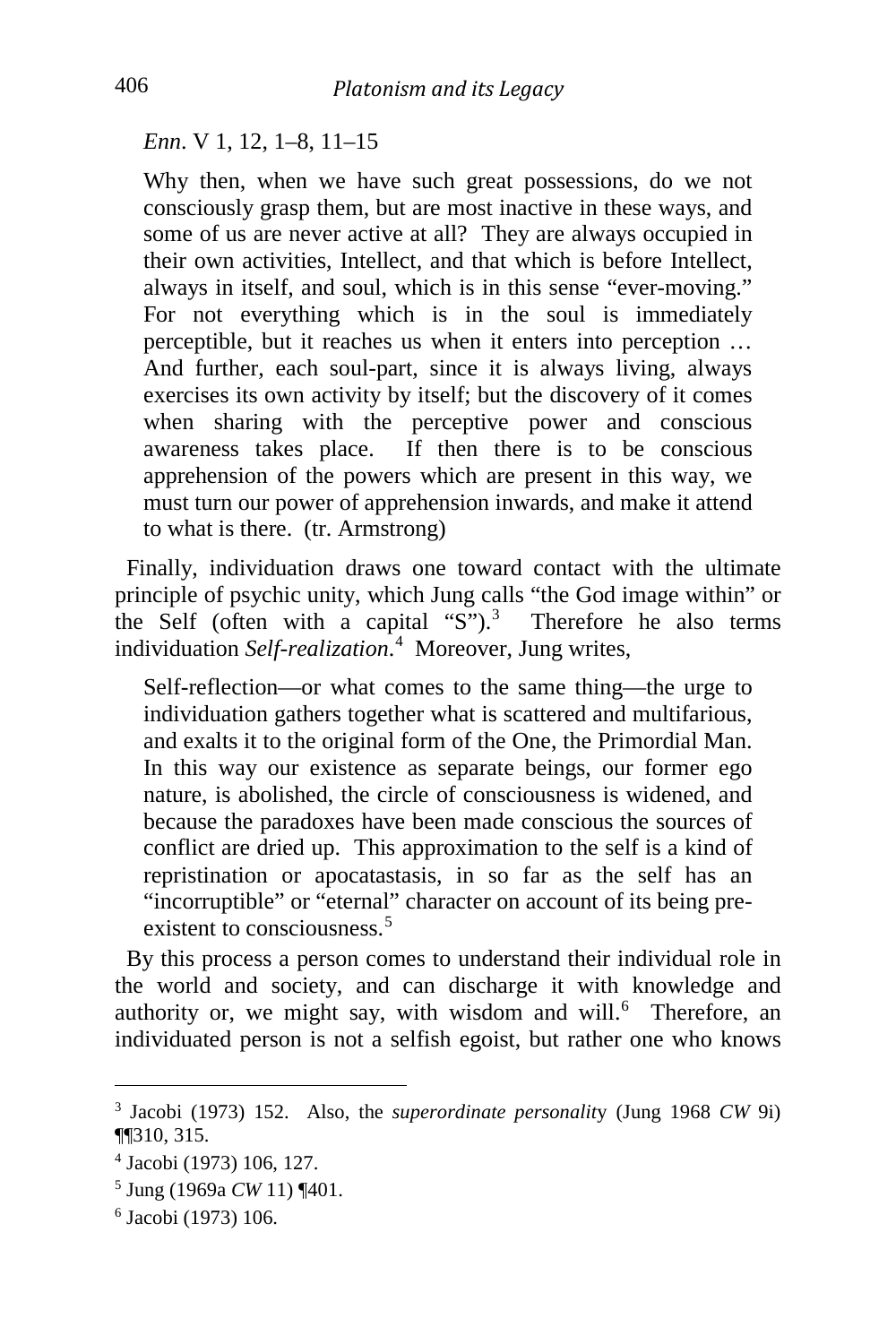their purpose in life and consciously fulfills it. By becoming a single integrated being, one becomes an individual in the truest sense of that word. Individuation is a developmental possibility open to all people, but the modern world impedes it in many ways.<sup>[7](#page-3-0)</sup>

#### II. The Cycle of Life

#### Four Births

 The human life cycle provides a context for understanding the means and ends of individuation. There are two phases, characterized most obviously by waxing and waning physical vitality, symbolized by the sun rising before noon and descending after it. $8$  This is a process of procession and return (that is, *proödos* and *epistrophê*) in which a person differentiates themselves from an initial undifferentiated state, but then returns to it at death. Therefore, the first half of life is characterized by increasing physical vitality but decreasing contact with the One, whereas the second half is characterized by decreasing physical vitality, but—hopefully—increasing spiritual vitality arising from a return to the One. Psychologically, the return to the One is an ascent to integrated wholeness.

Jacobi says we have four births. $9$  The first is when we emerge from the womb, separate from our mothers, and become an independent living being. The second is puberty, when we are reborn as sexual beings, emancipate ourselves from parental authority, and become responsible adults (hopefully!). The third birth, which is not so apparent, occurs at midlife, when we have the potential to emerge as an independent spiritual being. This is the rebirth that psychospiritual practices such as theurgy may facilitate. The fourth birth is death, when we separate from the physical world and return to the undifferentiated state of unity from which we came.

 Indeed, Jacobi notes that we may have many rebirths along the way to individuation. Like the sun, which has to set in order to rise again, time and again we must willingly sacrifice our security and power in order to find our way to a new life with its own sources of security and power. $10$ 

<span id="page-3-0"></span><sup>7</sup> Jacobi (1967) 13.

<span id="page-3-1"></span><sup>8</sup> Jacobi (1973) 149.

<span id="page-3-2"></span><sup>9</sup> Jacobi (1967) 133.

<span id="page-3-3"></span><sup>10</sup> Jacobi (1967) 133.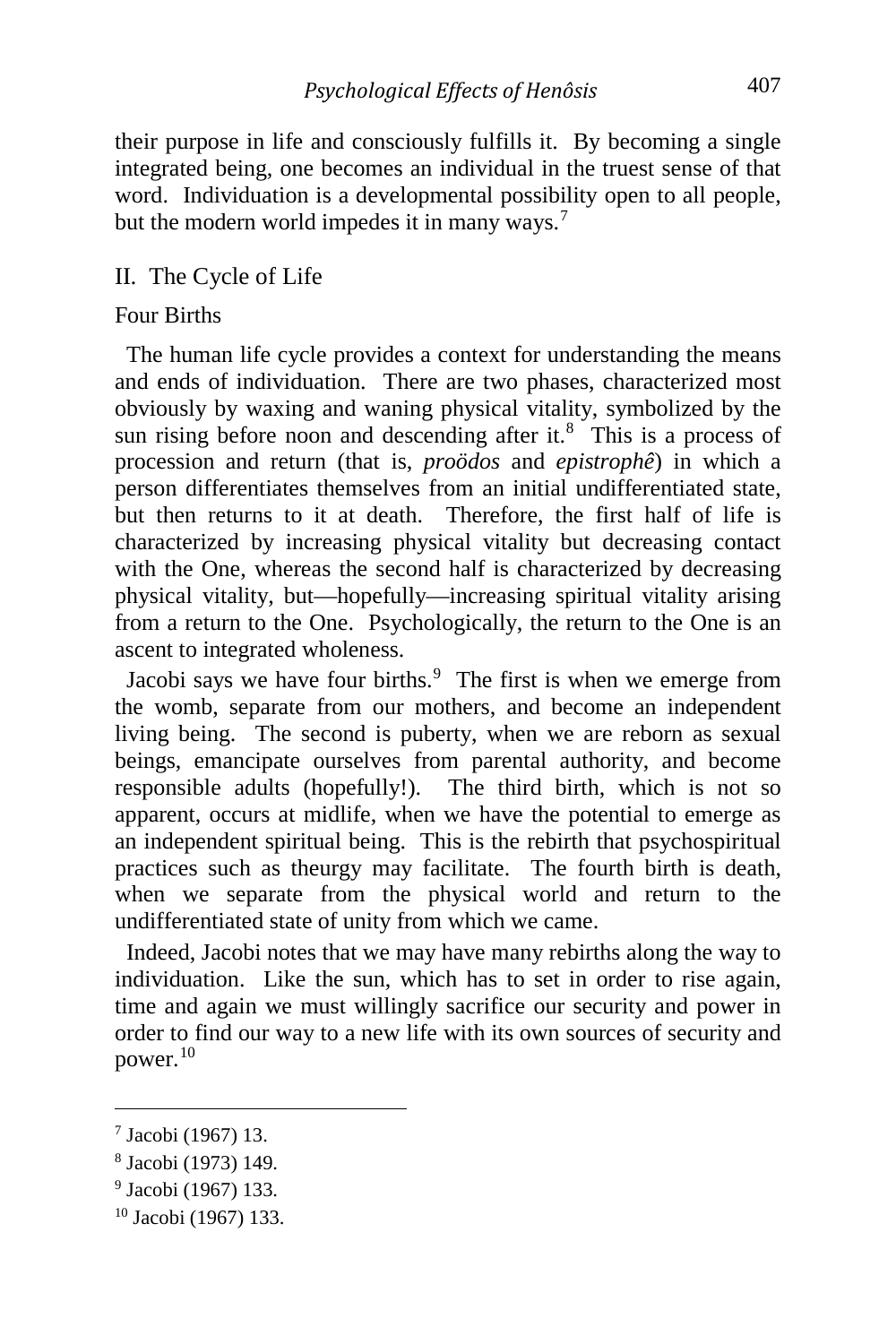Natural and Artificial Processes

 Jacobi further explains that individuation is a natural developmental process which can progress unaided to its natural end.[11](#page-4-0) Certainly, we all know, from both history and personal acquaintance, of people who have grown into wisdom and spiritual authority. However, the process is not inevitable, and in our culture, which privileges material success and hedonism, the process may be derailed in midlife. From this perspective, the second half of life is seen as a sad decline, not as the culmination of a maturational process.

 Each of these fundamental transitions—these four births—may be facilitated by initiatory practices, for an initiation effects the completion of one life and the beginning of another.<sup>[12](#page-4-1)</sup> Theurgy was one way of accomplishing the midlife transition in the ancient world; modern analytical psychology has techniques such as active imagination for the same purpose today.<sup>[13](#page-4-2)</sup>

 Although self-initiation is certainly possible, it is not without its dangers, which is why the process is best managed by a qualified initiator, spiritual director, analyst, guru, etc. This is the case especially in the West, where these practices have atrophied in modern times, and relevant experience is sparse. Jacobi explains that a person's psychological balance may be upset by an invasion of unconscious contents, that is, by contact with gods and *daimones* and even possession by them.[14](#page-4-3) Moreover, excessive self-reliance can lead to spiritual hubris, isolation, and self-obsession. An experienced initiator can guide the initiand around these pitfalls.

### III. Procession and Return

 Let us consider in more detail psychological development during these phases of procession and return, for what is normal in one may be abnormal in the other.

Procession: The First Half of Life

 The first phase is procession into material reality, and along with the development and growth of the physical body, there a growth and

<span id="page-4-0"></span><sup>11</sup> Jacobi (1967) 15.

<span id="page-4-1"></span><sup>12</sup> Jacobi (1973) 142.

<span id="page-4-2"></span><sup>13</sup> Jacobi (1967) 15.

<span id="page-4-3"></span><sup>14</sup> Jacobi (1973) 107–108.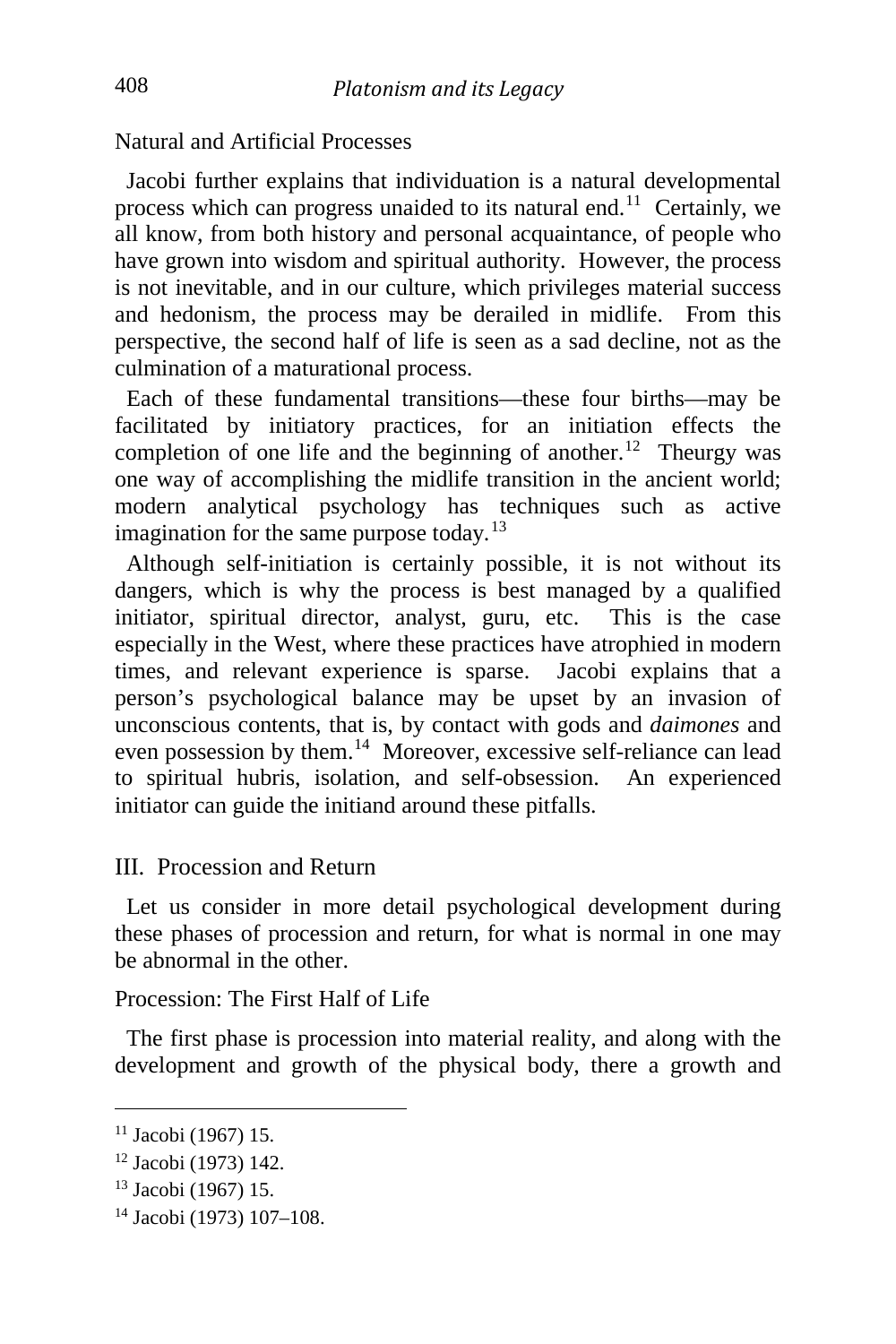consolidation of the conscious ego, which mediates the psyche's relation to the material world.<sup>[15](#page-5-0)</sup> Thus there is a natural tendency to ignore spiritual matters. In archetypal psychology, the ego is understood as a complex, that is, in Neoplatonic terms, as a *daimôn*. Thus a primary result of procession is the growth and maturation of the ego daimôn.

 Concomitantly the superior function and dominant attitude are strengthened. As is well known, Jung distinguished four functions of consciousness: thought, feeling, sensation, and intuition, with two attitudes, introversion and extraversion.[16](#page-5-1) Normally one attitude and one or at most two functions dominate one's conscious relation to the world. Opposed to the superior function is the inferior function (e.g., feeling is the opposite of thought), which is unconscious and undeveloped.

 The procession phase also leads to the development of the *persona* as the outward face of the ego, which accommodates it to exterior reality, in particular, to the social environment. It is the daimôn that guides and even possesses us in ordinary social interactions. It accomplishes this function well if it strikes a balance between the ego and the outside world but is less effective if it is dominated by either of these poles.

 The development of the ego, with its superior function and dominant attitude, leads to a compensatory submersion of the inferior function and opposite attitude into the unconscious. This leads to the emergence of a complex, the *Shadow*, which accumulates all the traits, motivations, attitudes, and behaviors that have been rejected by the conscious ego. Since it functions as an autonomous personality with all the characteristics that the ego considers bad, it is literally a personal *kakodaimôn*. The personal Shadow develops around a collective Shadow that incorporates all the evils recognized by the social environment (and perhaps a few that are innate to Homo sapiens). The Shadow grows in strength throughout the first half of life  $^{17}$  $^{17}$  $^{17}$ 

 Another archetypal structure that develops in the first half of life, especially after the rebirth that is puberty, is the *Soul-image*. In heterosexual people it is contrasexual, that is, the opposite sex to the ego. For heterosexual men it is called the Anima, and for heterosexual

<span id="page-5-0"></span><sup>15</sup> Jacobi (1973) 108.

<span id="page-5-1"></span><sup>16</sup> Jung (1971 *CW* 6) ch. XI defines all these terms.

<span id="page-5-2"></span><sup>17</sup> Jacobi (1973) 113.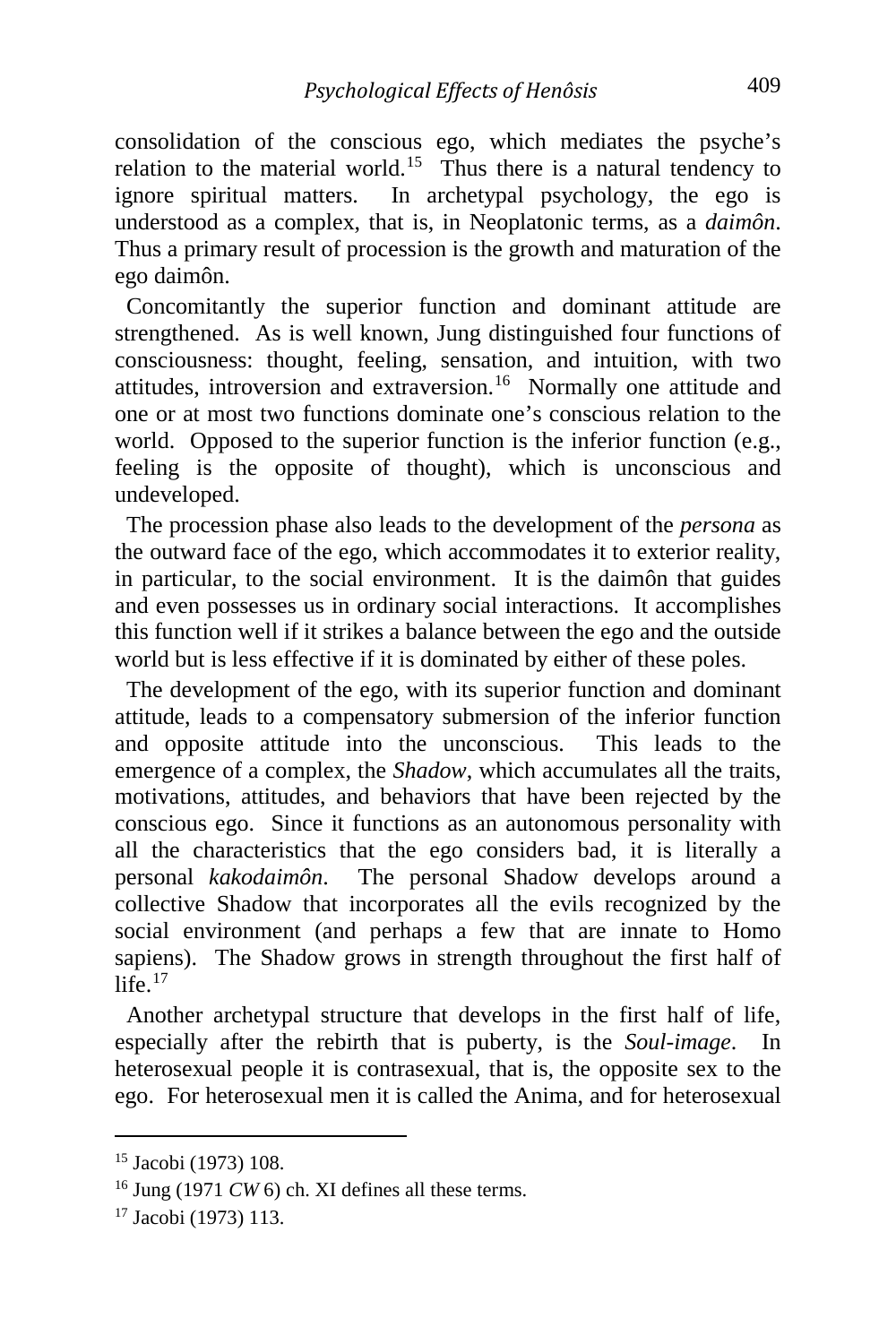women, the Animus. For homosexual people the Soul-image is ipsisexual and we may term it the Divine Double.[18](#page-6-0) The Soul-image is an erotically charged deity and regulates, among other things, our erotic interests. Due to the material focus in the first half of life, the Soul-image is not recognized as a divinity but is projected onto other people. This leads to the numinous charm, glamour, or fascination the literal *fascinatio*—surrounding the objects of our eros. As Plotinus explains:

*Enn*. VI 7, 21, 12–14

But there comes to be an intense kind of love for them not when they are what they are but when, being already what they are, they receive something else from there above. (tr. Armstrong)

 In the heterosexual case, mutual projection of Soul-images may lead to mutual possession and thereby facilitate continuation of the species.<sup>19</sup> This is another aspect of the procession into the realm of generation that is the task of the first half of life. In the homosexual case, mutual possession also facilitates the continuation of humankind, but less directly; we may think of Socrates and Alcibiades.

Return: The Second Half of Life

 The second half of life brings—or should bring—the *epistrophê*, the turn back toward our origin and source, a reorientation from the material toward the spiritual.<sup>[20](#page-6-2)</sup> "Shut your eyes," Plotinus advises, "and adopt and wake another way of seeing, which everyone has but few use. $\mathbf{r}^{21}$  By returning to the well of our origin we acquire a new vitality, not physical vitality but spiritual vitality. Thus we may ascend towards the One and thereby achieve psychological integration. In the process, we may receive divine guidance, leading to the completion and fulfilment of our lives. Plotinus explains:

*Enn*. V 3, 8, 28–32

this illumination gives the soul a clearer life, but a life which is not generative; on the contrary it turns the soul back upon itself and does not allow it to disperse, but makes it satisfied with the glory in itself… (tr. Armstrong).

<span id="page-6-0"></span><sup>18</sup> Walker (1991).

<span id="page-6-1"></span><sup>19</sup> Jacobi (1967) 45.

<span id="page-6-2"></span><sup>20</sup> Jacobi (1967) 42; Jacobi (1973) 108.

<span id="page-6-3"></span> $^{21}$  *Enn.* I 6, 8, 26–28 (tr. Armstrong, modified)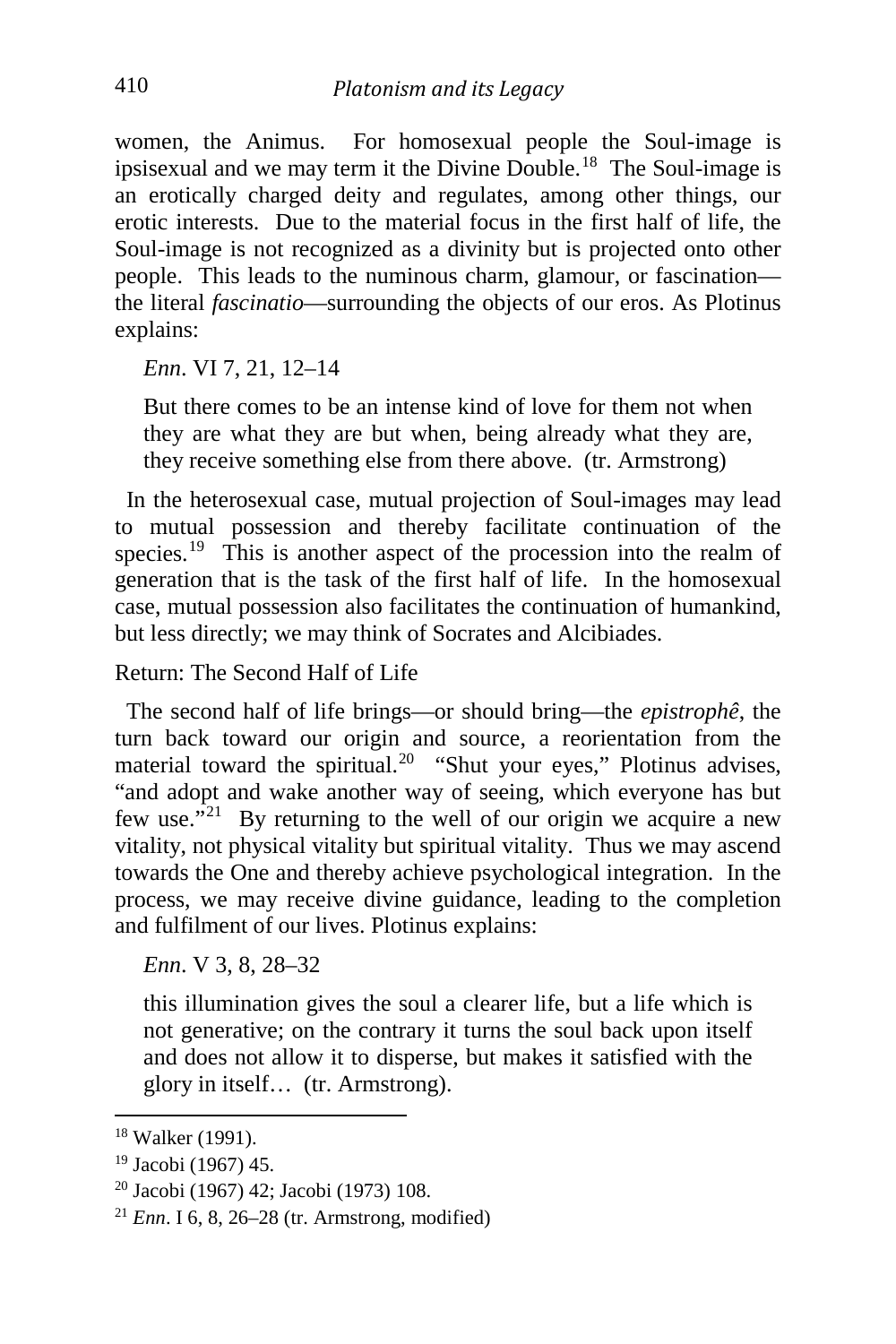In the first stage of ascent, we shift our attention from the sensible world to the soul; in the second, from the soul to the *nous*, and in the last, from the *nous* to the One. Arthur Davidson remarks:

To the figure of Narcissus, Plotinus opposes the figure of Ulysses, whose flight consists in discovering, first, that the body is only the reflection of a prior light which is the soul itself and to which we must return; in the next stage, the soul recognizes that its own light is also only the reflection of another light, which is that of Intellect or Spirit; finally Intellect appears to itself as the diffraction of the light of the primordial One.<sup>[22](#page-7-0)</sup>

 When we shift attention from the sensible world to the soul, we recognize the *daimones* for who they are, and withdraw our projections from other people.<sup>[23](#page-7-1)</sup> We recognize the Shadow and Soul-image as residents of our own psyches, which leads to greater personal responsibility but also to greater psychological integration.

 Moreover, we recognize these archetypes and complexes as autonomous personalities—as gods and *daimones*—with whom we must negotiate, for they have interests and agendas of their own.<sup>[24](#page-7-2)</sup> To this end analytical psychology uses a practice called *active imagination*, which like ancient theurgy, uses symbols to attune the soul to archetypal energies so that we may engage with them.<sup>[25](#page-7-3)</sup> Through genuine *imaginatio*, as opposed to *phantasia*, we negotiate with the gods and daimons to accommodate their interests as well as our own. $^{26}$  In particular, they can aid us in our ascent to the One. Through theurgy, Iamblichus explains, "there occurs the vision of truth and intellectual understanding, and with knowledge of the gods follows a turning towards ourselves and knowledge of ourselves."<sup>[27](#page-7-5)</sup> By ascending to the gods we discover the depths of our individuality.

i, <sup>22</sup> Hadot (1993) 10.

<span id="page-7-1"></span><span id="page-7-0"></span><sup>23</sup> Jacobi (1973) 114.

<span id="page-7-2"></span><sup>24</sup> Jung (1963) 187.

<span id="page-7-3"></span><sup>25</sup> Jung (1997) collects Jung's writings on active imagination. See also Johnson (1986) for a clear introduction.

<span id="page-7-4"></span><sup>26</sup> Jacobi (1973) 144. She quotes Jung, "The *imaginatio* is to be understood here as the real and literal power to create images (*Einbildungskraft* = imagination) the classical usage of the word in contrast to *phantasia*, which means a mere 'conceit', 'idea', or 'hunch' (*Einfall*) in the sense of insubstantial thought."

<span id="page-7-5"></span><sup>27</sup> *DM* X 1, 286.8–10 (tr. Clarke, Dillon, & Hershbell).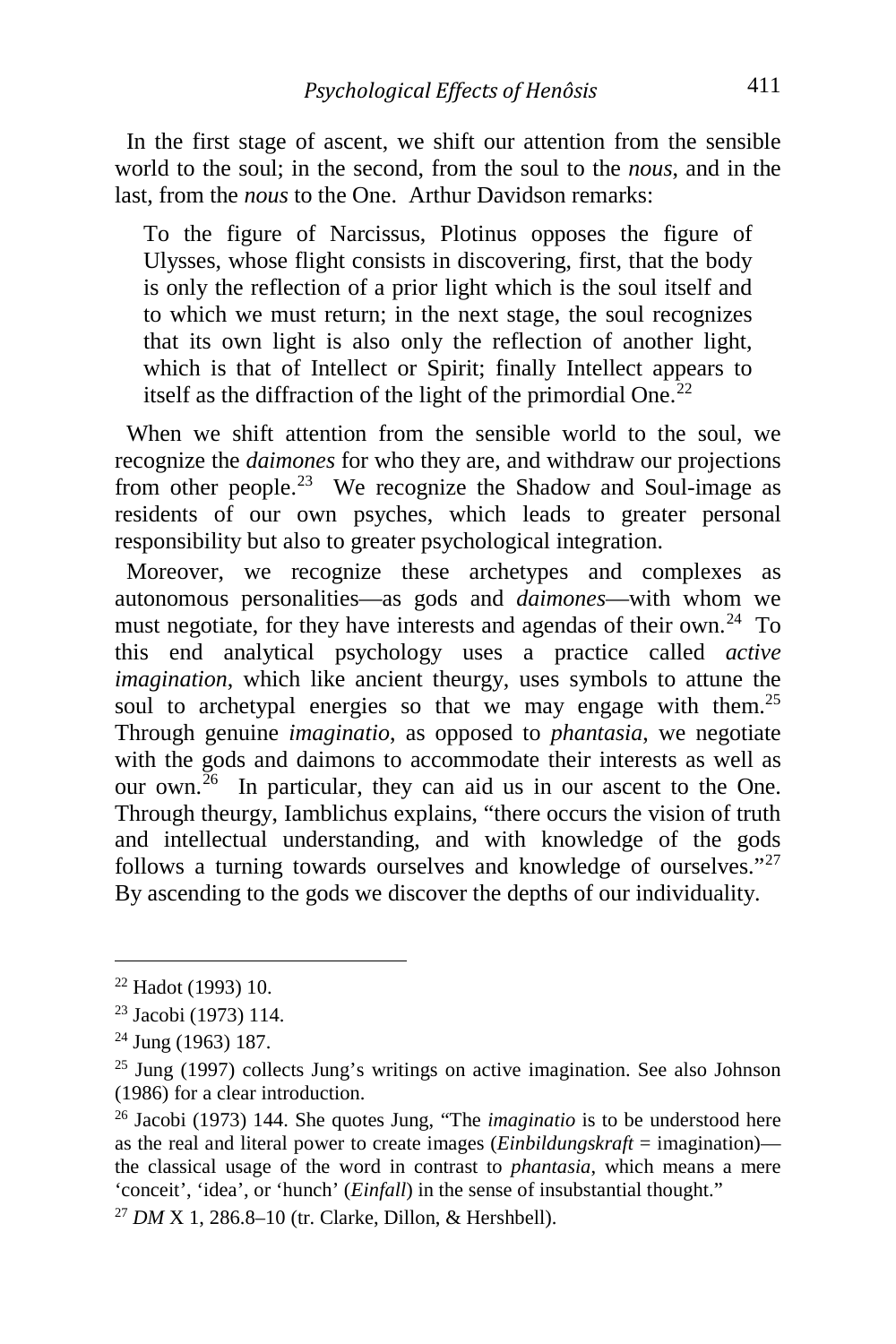Jacobi observes that the individuation process has much in common with the archetypal hero's quest.<sup>[28](#page-8-0)</sup> First the hero must accept the call (which most refuse). Then the Shadow must be confronted and recruited as an ally in the journey through the abyss where rebirth is achieved. Some gods and *daimones* are helpers; others bar the way or pose challenges. Finally the hero must return safely to our world with the ultimate boon hard to obtain. Perhaps they will become benefactors to all people.

 As in the hero's quest, the sequence of stages of individuation is not invariable.[29](#page-8-1) There are certain processes that must be completed, balances and compensations that must be achieved, in order for wholeness and unity to be attained. The archetypes will mobilize psychodynamic forces and channel them toward completion; they have their own purposes and intentions.<sup>30</sup> We need only to cooperate with the gods and *daimones*—conformably with our ethics—to win the prize.

IV. Stages of Individuation

 Despite the variability, we may identify four principal stages in the individuation process, that is, in the ascent to the One.

1.The Shadow

 Typically the first stage of individuation is a confrontation with one's personal Shadow since it is the nearest personality in the unconscious. Because, however, it embodies all that we reject, it is also the most unpleasant to encounter.<sup>[31](#page-8-3)</sup> Therefore, as a step towards wholeness, it is necessary to recognize that your personal *kakodaimôn* is a creature of your own—albeit unintentional—creation; it is born of your ego as its complement. Prospero has reached a degree of psychological insight when he says of Caliban, "this thing of darkness! / acknowledge mine."

 Due to our reluctance to accept our Shadows as our own, they are typically projected onto other people. Therefore the first step in confronting the Shadow is to withdraw these projections, and to understand that our negative reactions to other people are often a

<span id="page-8-0"></span><sup>28</sup> Jacobi (1967) 46–47.

<span id="page-8-1"></span><sup>29</sup> Jacobi (1967) 47.

<span id="page-8-2"></span><sup>30</sup> Jacobi (1973) 124.

<span id="page-8-3"></span><sup>31</sup> Jacobi (1973) 112.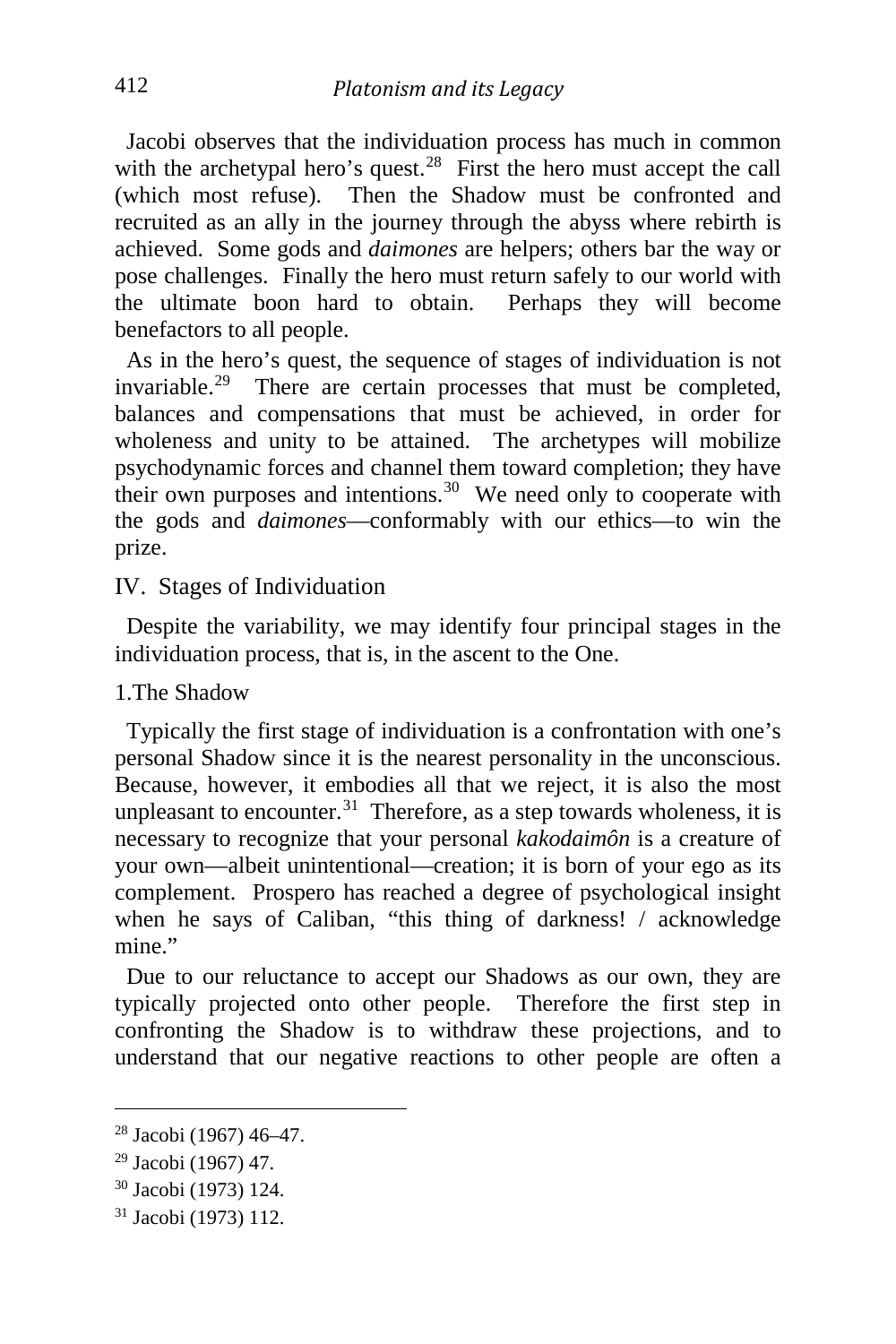consequence of their activating our own Shadow complexes. Thus we discover that the *kakodaimôn* resides not in other people, but in the unconscious, the realm of the gods and *daimones*. Moreover, other people can be possessed by our *kakodaimones* through a process of mutual possession; essentially they subconsciously accept our Shadow projections. By withdrawing our projections, we aid their release from possession by our *kakodaimones*.

 The Shadow cannot be banished, nor should we want to do so; it would be cutting off or destroying a part of our psyche and defeat our aim at wholeness. Attempting to banish the *kakodaimôn* only frustrates its intentions and makes it more likely to possess us, so that we behave badly. Rather, our goal should be to recruit this *daimôn* as an ally in our quest.<sup>[32](#page-9-0)</sup> First, as the nearest occupant of the unconscious, it can bar the way toward unity (like the hylic *daimones*). Second, it has many qualities and skills that we lack, which may be helpful on the path. As the complement of the ego, it has strength in the functions where the ego is weak. If someone is thinkingoriented—that is their superior function—then their Shadow will be strong in the inferior function, feeling. If you are superior in sensation—perceiving external reality—then your Shadow will be superior in intuition. However, so long as the *kakodaimôn* operates in the background and is projected onto others, its faculties will be relatively undeveloped and primitive, which is why we want to avoid possession by it.

 Therefore, before we can depend on the Shadow as an ally and transform it from a *kakodaimôn* to an *agathos daimôn*, we must negotiate with it. This is where we may apply theurgy and where its modern equivalents, such as active imagination, come into play.<sup>[33](#page-9-1)</sup> First, we must invoke the Shadow, and seek to understand its viewpoint and needs. We should negotiate a means of accommodating them within the bounds of personal ethics, common sense, societal norms, and practicality. Second, we may seek the Shadow's aid in our quest, for it has powers that we lack. This negotiation may extend across many active imagination sessions, that is, many theurgical operations. Finally, it is appropriate to conclude the negotiations with a symbolic ritual, a "pact" if you will. In this way we reach an accord with the Shadow, now transformed into an *agathos daimôn*.

<span id="page-9-0"></span><sup>32</sup> Jacobi (1967) 47.

<span id="page-9-1"></span><sup>&</sup>lt;sup>33</sup> The steps presented here are described in detail in Johnson 1986.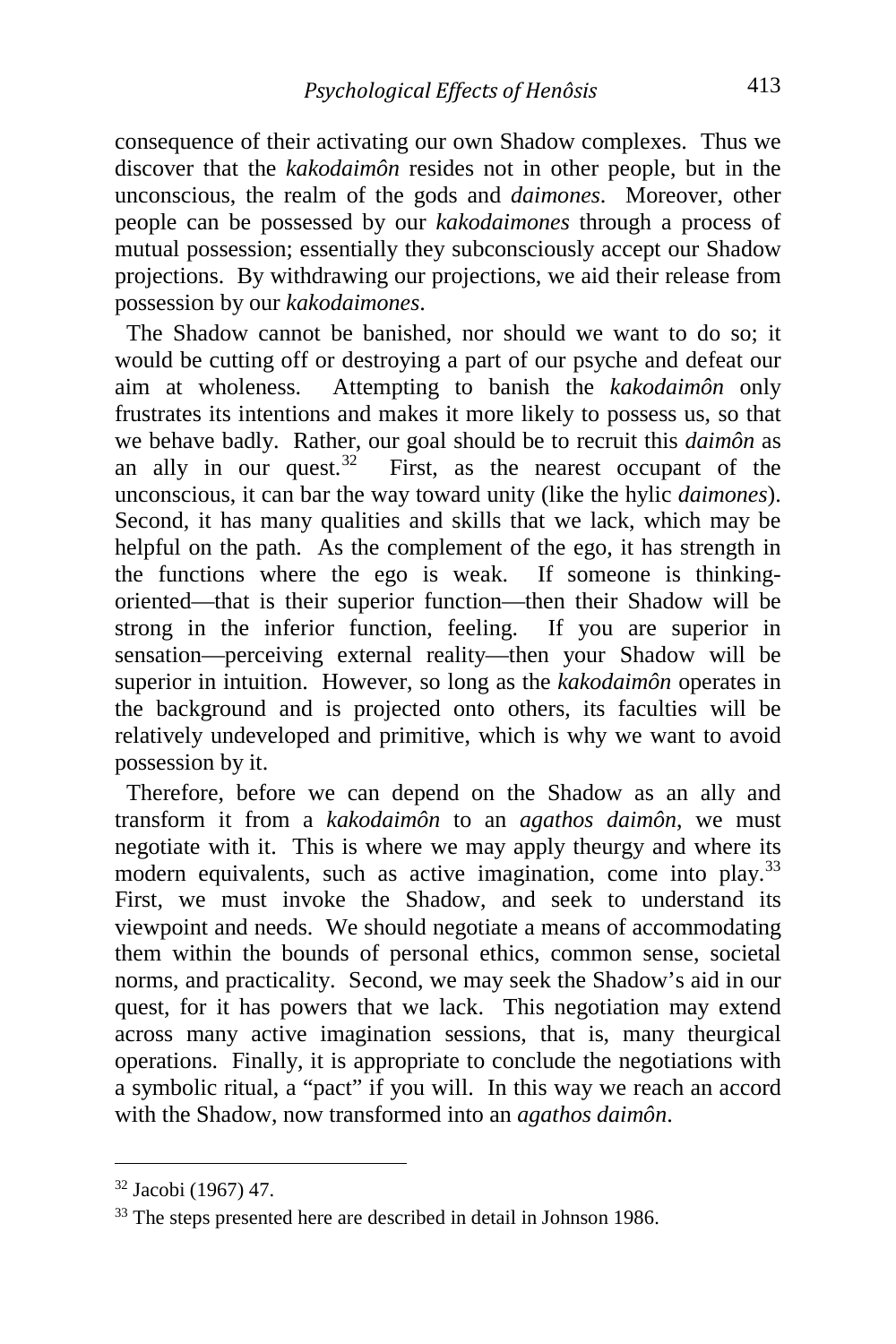Parent to our personal Shadows is the collective Shadow, who may appear in dreams and visions as a negative aspect of the Wise Old Man archetype, perhaps an evil sorcerer or priest.<sup>[34](#page-10-0)</sup> We must reach an accord with our personal Shadow before we can confront this culturally shared personification of Evil, but this is an important task for anyone aspiring to enlightenment, for the projection of the cultural Shadow on other groups is the unconscious foundation for bias of one group against another.

#### 2.The Soul-image

 The second stage in the ascent is typically an encounter with the Soul-image, that is, the Anima or Animus in heterosexuals and the Divine Double in homosexuals. Jacobi remarks that the appearance of the Soul-image in dreams, fantasies, and visions signals completion of the first half of life—procession—and the beginning of the second half, the *epistrophê* or return.<sup>35</sup> Therefore, the Soul-image can serve as psychopomp, guiding us deeper into the unconscious to contact the gods and *daimones* there.[36](#page-10-2)

 The Soul-image is complementary to both the ego and the Persona, most obviously in heterosexuals, to whom the Soul-image is contrasexual. $37$  As the Persona mediates the ego to the outer world, so the Soul-image mediates the ego to the inner world, and therefore can be our guide and protector in our journey to those realms.<sup>38</sup> Think of Odysseus and Athena or Aeneas and the Cumaean Sybil.

 Jacobi notes that the Anima in men is generally singular but may possess multiple incompatible traits.[39](#page-10-5) We may think of Athena Pronoia, Erganê, Glaukôpis, etc., or of Aphrodite Pandêmos, Ourania, Androphonos, etc. The Animus in women, in contrast, is usually plural, with different Soul-images having different traits. She attributes these characteristics to unconscious compensation for a polygamous tendency in males and to a monogamous tendency in females.

- <span id="page-10-1"></span><sup>35</sup> Jacobi (1973) 115, 123–124.
- <span id="page-10-2"></span><sup>36</sup> Jacobi (1967) 44.
- <span id="page-10-3"></span><sup>37</sup> Jacobi (1973) 119–120.
- <span id="page-10-4"></span><sup>38</sup> Jacobi (1973) 119.
- <span id="page-10-5"></span><sup>39</sup> Jacobi (1973) 121.

<span id="page-10-0"></span><sup>34</sup> Jacobi (1973) 111.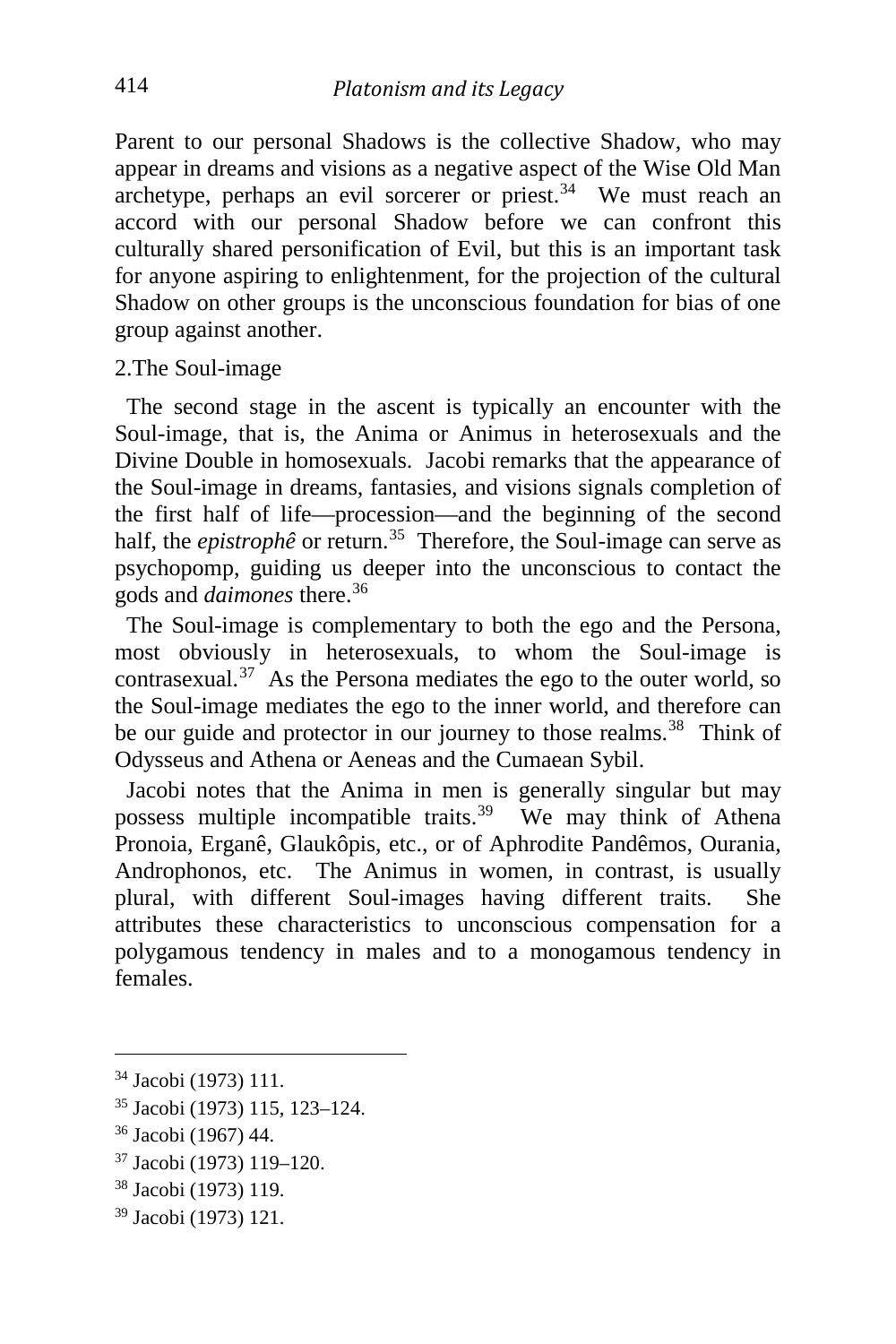As a representative of the unconscious, the Soul-image is typically stronger in the inferior functions of consciousness. For a thinkingoriented person, for example, that would be especially its opposite, feeling, but also to a lesser degree sensation and intuition. Such a Soul-image may appear in threefold form, for example, a triple goddess or a triad of nymphs. Since both the Soul-image and the Shadow are complementary to the ego and Persona, they may team up, even appearing as a married pair.<sup>[40](#page-11-0)</sup>

 The Soul-image can manifest in two opposing forms: an upper, light, and more positive form, and a lower, dark, and more negative form.<sup>[41](#page-11-1)</sup> We may think of Aphrodite Ourania and Aphrodite Pandêmos. The lower form is usually more primitive, less differentiated, and often associated with the inferior function; in dreams and visions it may appear as an animal or even as an inanimate object.<sup>[42](#page-11-2)</sup> Through theurgy we may cultivate our relation to the higher form, who may serve as psychopomp and lead us to the One.[43](#page-11-3)

 In the first half of life we project the Soul-image onto certain other people, and as a consequence see them as ideals and nearly divine.<sup>[44](#page-11-4)</sup> In the second half, we must recognize that the Soul-image resides in heaven, not on earth; we must withdraw the projections. This leads to more realistic relations to these significant others, but also allows us to recover the psychic energy from the relation.<sup>[45](#page-11-5)</sup> That is, rather than depending on the vehicle of another person, we can participate directly in the divine energy of the Soul-image. By communicating with our Soul-image through theurgy, we can obtain guidance and inspiration to aid us in our return to the One.<sup>46</sup> We may even invite possession by this god or goddess.

 In the first half of life, through mutual projection we may have joined with our Anima or Animus embodied in another person, and perhaps engendered physical children.<sup>47</sup> In the second half of life, we may unite spiritually with our Soul-image and engender spiritual children.

<span id="page-11-0"></span><sup>40</sup> Jacobi (1973) 120.

<span id="page-11-1"></span><sup>41</sup> Jacobi (1973) 118.

<span id="page-11-2"></span><sup>42</sup> Jacobi (1973) 116, 120.

<span id="page-11-3"></span><sup>43</sup> Jacobi (1973) 119.

<span id="page-11-4"></span><sup>44</sup> Jacobi (1973) 115.

<span id="page-11-5"></span><sup>45</sup> Jacobi (1973) 122–123.

<span id="page-11-6"></span><sup>46</sup> Jacobi (1973) 115.

<span id="page-11-7"></span><sup>47</sup> Jacobi (1973) 123.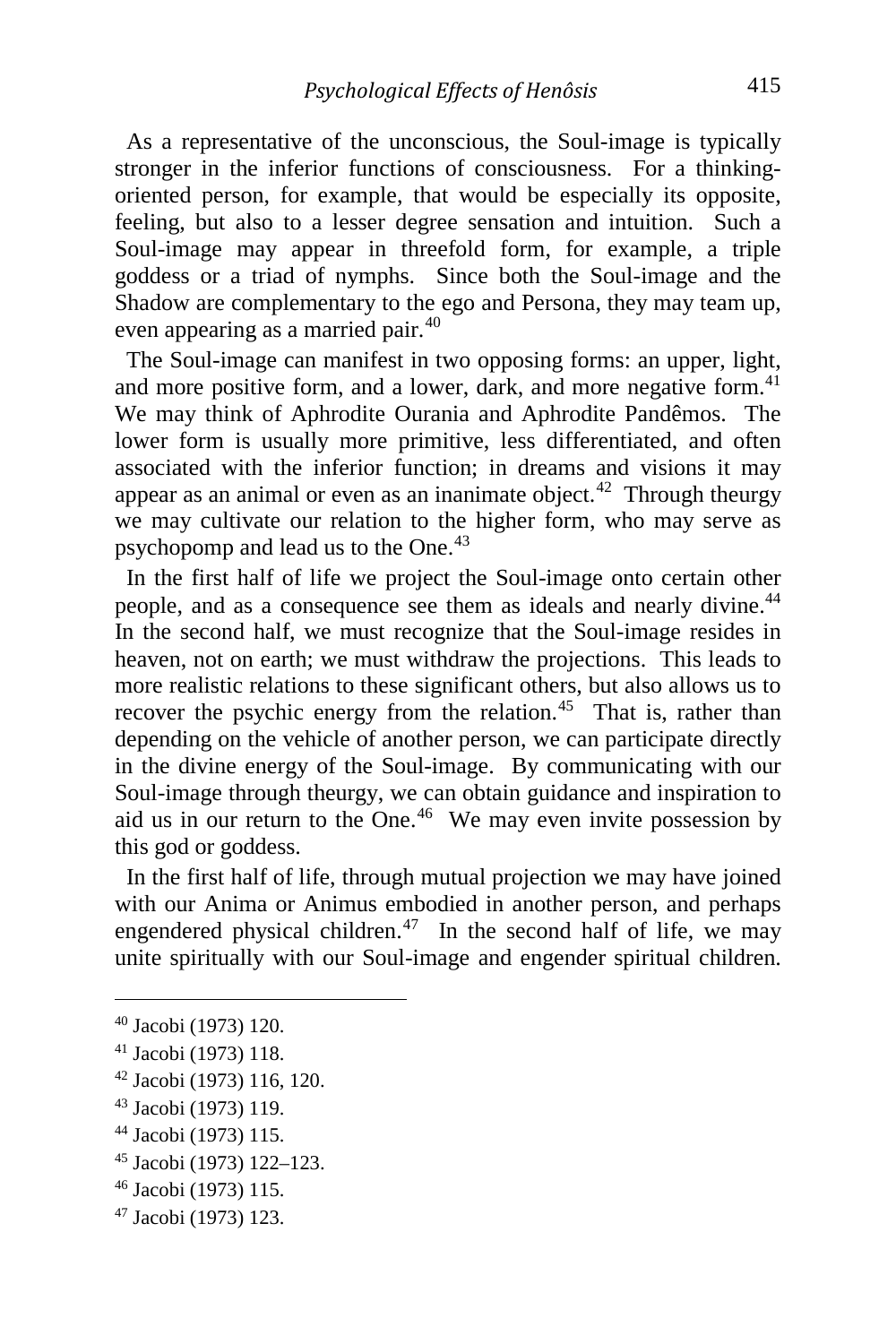That is, together we create something new on the spiritual plane, perhaps a work of art, perhaps a better integrated psyche.

3. The Archetypes of Spirit and Matter

 In the third stage of the ascent we are likely to encounter the *Mana Personalities*, which develop from the parental archetypes.<sup>[48](#page-12-0)</sup> They thus represent our origin and are sources of authority, and especially in the second half of life, sources of *spiritual* authority. On the one side we have the Wise Old Man, who represents the spiritual principle, and on the other, the Great Mother, who represents the material principle,<sup>[49](#page-12-1)</sup> that is, the "principles of the primordial, masculine, spiritual Logos and of the primordial, feminine, earthly Eros."[50](#page-12-2) They are personified aspects of the Monad, representing Form, and of the Indefinite Dyad, representing Matter. Numenius is reported to have said that

Fr. 52 (Test. 30 L)

Pythagoras gave God the name of Monad, but to matter he gave the name Dyad. This Dyad, he says, when indeterminate is in no way generated, but when limited it is generated; that is, before it was adorned and obtained form and order it was without origin and generation. (tr. Petty)

 They are the father and mother of the gods, perhaps Kronos and Rhea, for Kronos is identified with pure mind, the *koros nous* according to Plato (*Cra*. 396b), and Rhea is connected with *rheô* and *rhoê*, the unending and creative flux of materiality (*Cra*. 402a–b).<sup>[51](#page-12-3)</sup> Plotinus says,

*Enn*. V 1, 4, 6–12

let him ascend to [the cosmos'] archetypal and truer reality and there see them all [the gods and *daimones*] intelligible and eternal in it, in its own understanding and life; and let him see pure Intellect [*noun*] presiding over them, and immense wisdom, and the true life of Kronos, a god who is fullness [*korou*] and intellect [*nou*]. (tr. Armstrong)

<span id="page-12-0"></span><sup>48</sup> Jacobi (1967) 46; Jacobi (1973) 126.

<span id="page-12-1"></span><sup>49</sup> Jacobi (1973) 125.

<span id="page-12-2"></span><sup>50</sup> Jacobi (1967) 46.

<span id="page-12-3"></span><sup>51</sup> Pseudo-Iamblichus (*Theol. Arith*. 14, 6–9) says the dyad is named Rhea after the flux and change in nature.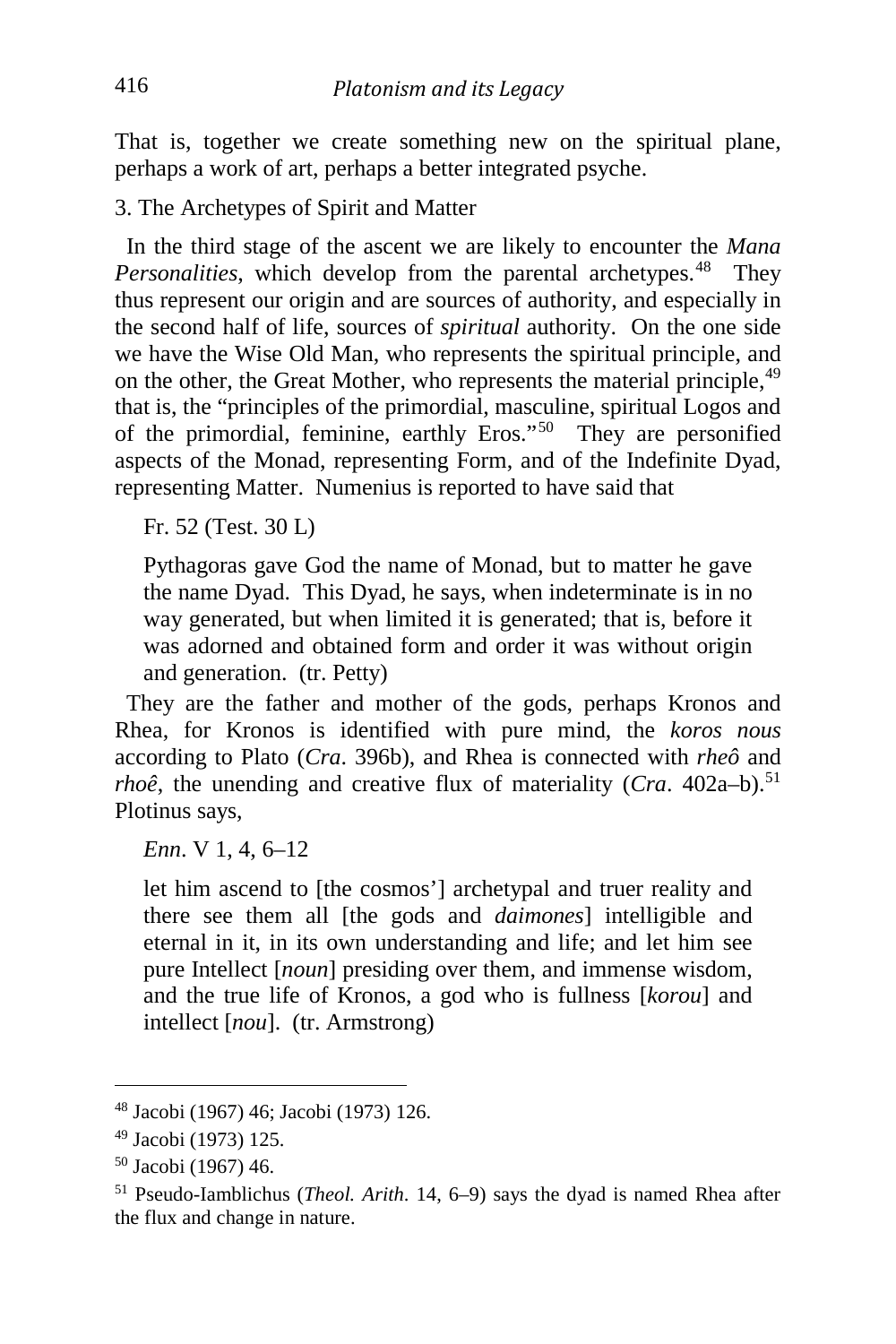The Mana Personalities appear in many forms, both light and dark.<sup>[52](#page-13-0)</sup> As the Monad and Indefinite Dyad are complementary aspects of the Ineffable One, so these archetypes of Spirit and Matter are the two halves of the Higher Self that must be united through individuation.<sup>[53](#page-13-1)</sup>

 As the complementary aspects of a totality, the Wise Old Man and Great Mother stand on the path to the Ineffable One.<sup>[54](#page-13-2)</sup> They hold the keys to the collective unconscious, to Olympus where the gods dwell, for they are direct emanations of the One. Previously we were among the *daimones*; now we ascend to the gods, the archetypes of the collective unconscious. Theurgy enables communion with the Wise Old Man and Great Mother, which brings profound insights and intuitions. Adopted by the divine parents, one becomes a divine child so far as possible for mortals.<sup>[55](#page-13-3)</sup>

Here also lies one of the pitfalls along the way, as Jacobi explains.<sup>[56](#page-13-4)</sup> With this influx of divine knowledge, there is a danger of ego inflation, self-glorification, and megalomania; there is a risk of identification with the Mana Personalities. Moreover, the influx of unconscious contents can destroy the equilibrium of the psyche, dissolving the Persona and the ego's orientation to external reality. Furthermore, as with other archetypes, it may be difficult to discern the Mana Personalities, which are deep in the collective unconscious, from the complexes/*daimones* engendered by them, who reside closer to consciousness in the personal unconscious; as a result, more personal content may be mistaken for more universal truths. Consequently we should not suppose that we are prophets of the gods bringing revelations to humanity. Jacobi observes that a certain amount of inflation is probably unavoidable, and therefore humility is required for progress.  $57$  Plotinus warns us:

*Enn*. II.9, 9, 46–51

Then the man of real dignity must ascend in due measure, with an absence of boorish arrogance, going only so far as our nature is able to go, and consider that there is room for others at God's

<span id="page-13-0"></span><sup>52</sup> Jacobi (1973) 125.

<span id="page-13-1"></span><sup>53</sup> Jacobi (1973) pl. 5.

<span id="page-13-2"></span><sup>54</sup> Jacobi (1973) 126–127.

<span id="page-13-3"></span><sup>55</sup> Jacobi (1973) 126.

<span id="page-13-4"></span><sup>56</sup> Jacobi (1973) 125–126.

<span id="page-13-5"></span><sup>57</sup> Jacobi (1973) 126.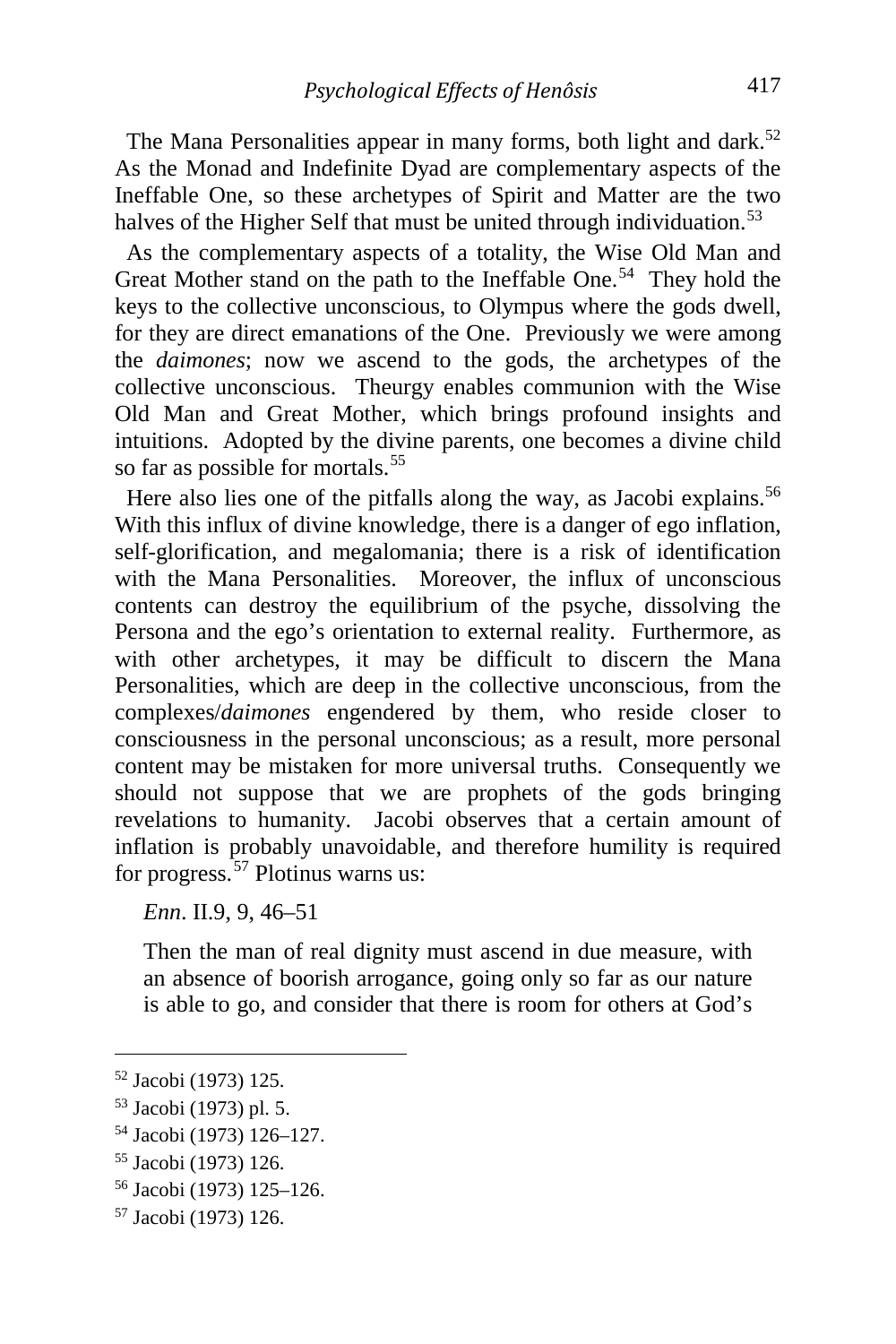side, and not set himself alone next after God; this is like flying in our dreams and will deprive him of becoming a god, even as far as the human soul can. (tr. Armstrong)

### 4. The Self

 We come now to the fourth and final stage, a unification of all the opposites: inner and outer, spirit and matter, conscious and unconscious, personal and collective, mortal and divine. The imbalance caused by the influx of unconscious contents has served an important function: toppling the ego from its fallacious assumption of control.<sup>[58](#page-14-0)</sup> Now balance must be restored by shifting to a new psychic center: the Higher Self, the "inmost flower of the soul" (as Proclus terms it<sup>[59](#page-14-1)</sup>). This is the precious goal sought by the hero, the rejuvenating elixir.

 We are reminded of Aristophanes' yarn in Plato's *Symposium*. [60](#page-14-2) Humans, originally spherical, but split by Zeus into opposite-sex or same-sex halves to decrease their power, are ever seeking their missing halves. The reunion is accomplished by means of individuation, which discovers and unites us with our complements to restore the wellrounded whole and to regain our human potential.

 There is a polarity between the conscious and unconscious, and to achieve balance, a new center must be found between them. This point of balance is the Higher Self, the image of the Ineffable One within the psyche, the principle that integrates all psychic contents, conscious and unconscious. $61$  Because the unconscious does not understand the language of the conscious ego, the union cannot be achieved consciously. Jacobi explains, however, that union can be achieved magically, that is, by the use of symbols, which transcend the conscious and unconscious.[62](#page-14-4) Symbols are, of course, the tools of theurgy as well; Iamblichus explains:

*DM* II 11 (96.13–97.2, 4–7)

it is the accomplishment of acts not to be divulged, and the power of unutterable symbols, understood solely by the gods, to

<span id="page-14-0"></span><sup>58</sup> Jacobi (1973) 127.

<span id="page-14-1"></span><sup>59</sup> *Ecl. Pr. Phil. Chald.* IV 156 (Cod. Vat. 233r), Jahn, 4.23.

<span id="page-14-2"></span><sup>60</sup> Jacobi (1973) 140.

<span id="page-14-3"></span><sup>61</sup> Jacobi (1973) 127.

<span id="page-14-4"></span><sup>62</sup> Jacobi (1973) 140–141.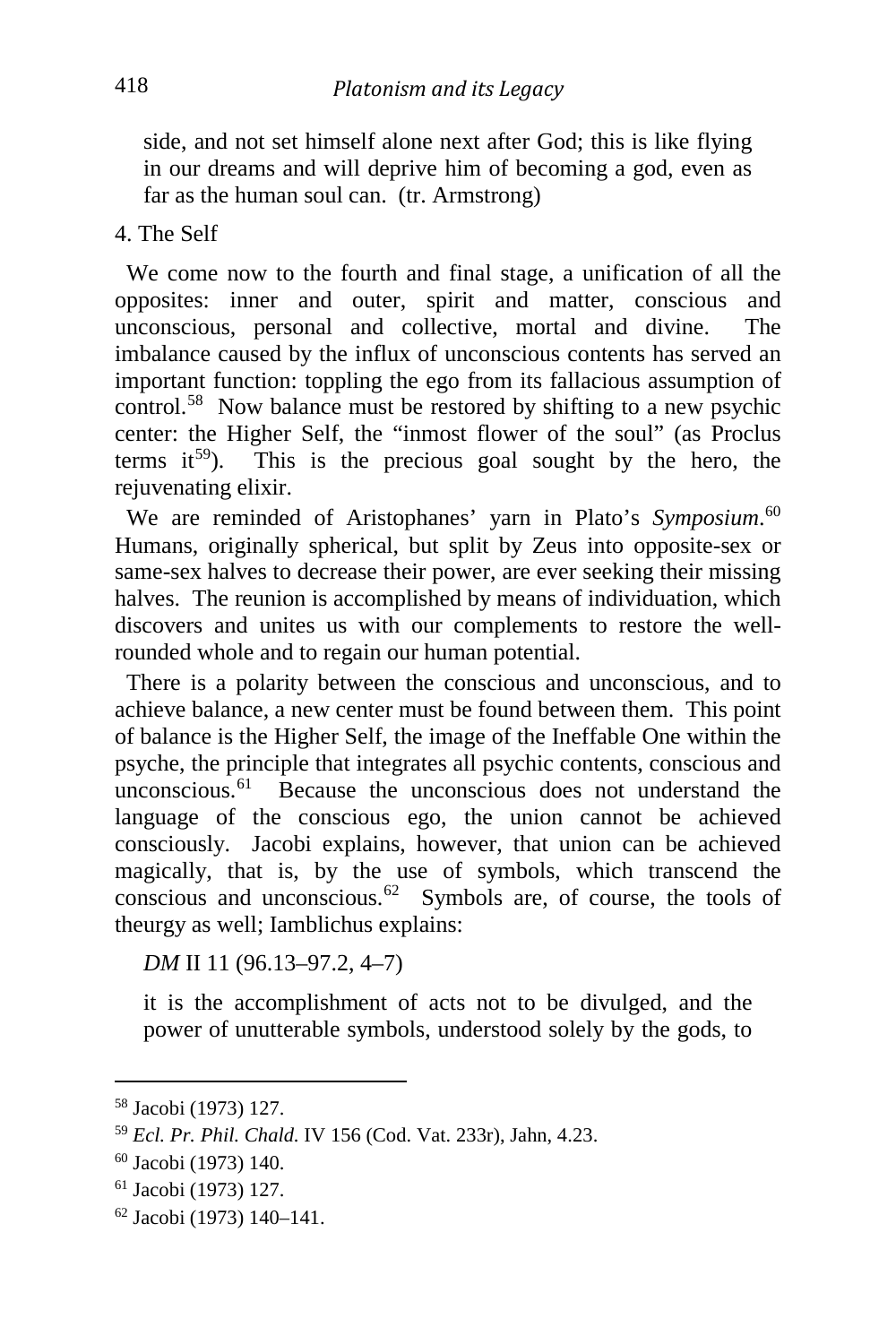whom these symbols relate, that establishes theurgic union. Hence, we do not bring about these things by intellection alone.… For even when we are not engaged in intellection, the symbols themselves, by themselves, perform their appropriate work, and the ineffable power of the gods, to whom these symbols relate, itself recognizes the proper images of itself, not through being aroused by our thought. (tr. Clarke, Dillon, & Hershbell)

 The gods recognize their own divine symbols, which they have given to us; in psychological terms, the archetypes of the collective unconscious are activated by symbolic releasing stimuli, which are part of their structure, some innate, some learned. As Iamblichus says, "we preserve in their entirety the mystical and arcane images of the gods in our soul; and we raise our soul up through these towards the gods and, as far as possible, when it has been elevated, we experience union with these gods."[63](#page-15-0)

 Entry into the fourth stage of individuation is often signaled by the emergence of a uniting symbol in dreams and visions. Mandalas are the most common and familiar examples. Using hieroglyphs for comparison, Plotinus says, "every image is a kind of knowledge and wisdom ... all together in one, and not discourse or deliberation."<sup>[64](#page-15-1)</sup> Uniting symbols emerge when balance is being restored, and the intrapsychic realm is experienced to be just as real as the external world.[65](#page-15-2) That is, the gods and *daimones* are experienced as real.

 Mandalas symbolize reconciliation of opposites and the emergence of a center.<sup>[66](#page-15-3)</sup> Typically they are square or circular and have a fourfold symmetry. The center may be distinguished by a special symbol, such as a deity or golden flower.<sup>67</sup> They are not only symbols of order, but as Jacobi explains, they create order by their symbolic effect; they are psycho-integrators.[68](#page-15-5) Jung says a mandala is a magic circle, which protects the sacred *temenos* of the innermost Self from emanation outward and from harmful influences coming in.<sup>[69](#page-15-6)</sup>

<span id="page-15-0"></span><sup>63</sup> *DM* VII 4 (255.13–256.2, tr. Clarke, Dillon, & Hershbell).

<span id="page-15-1"></span><sup>64</sup> *Enn*. V 8, 6, 6–9 (tr. Armstrong).

<span id="page-15-2"></span><sup>65</sup> Jacobi (1973) 135.

<span id="page-15-3"></span><sup>66</sup> Jacobi (1973) 135–136.

<span id="page-15-4"></span><sup>67</sup> Jacobi (1973) 139.

<span id="page-15-5"></span><sup>68</sup> Jacobi (1973) 139.

<span id="page-15-6"></span><sup>69</sup> Jacobi (1973) 139.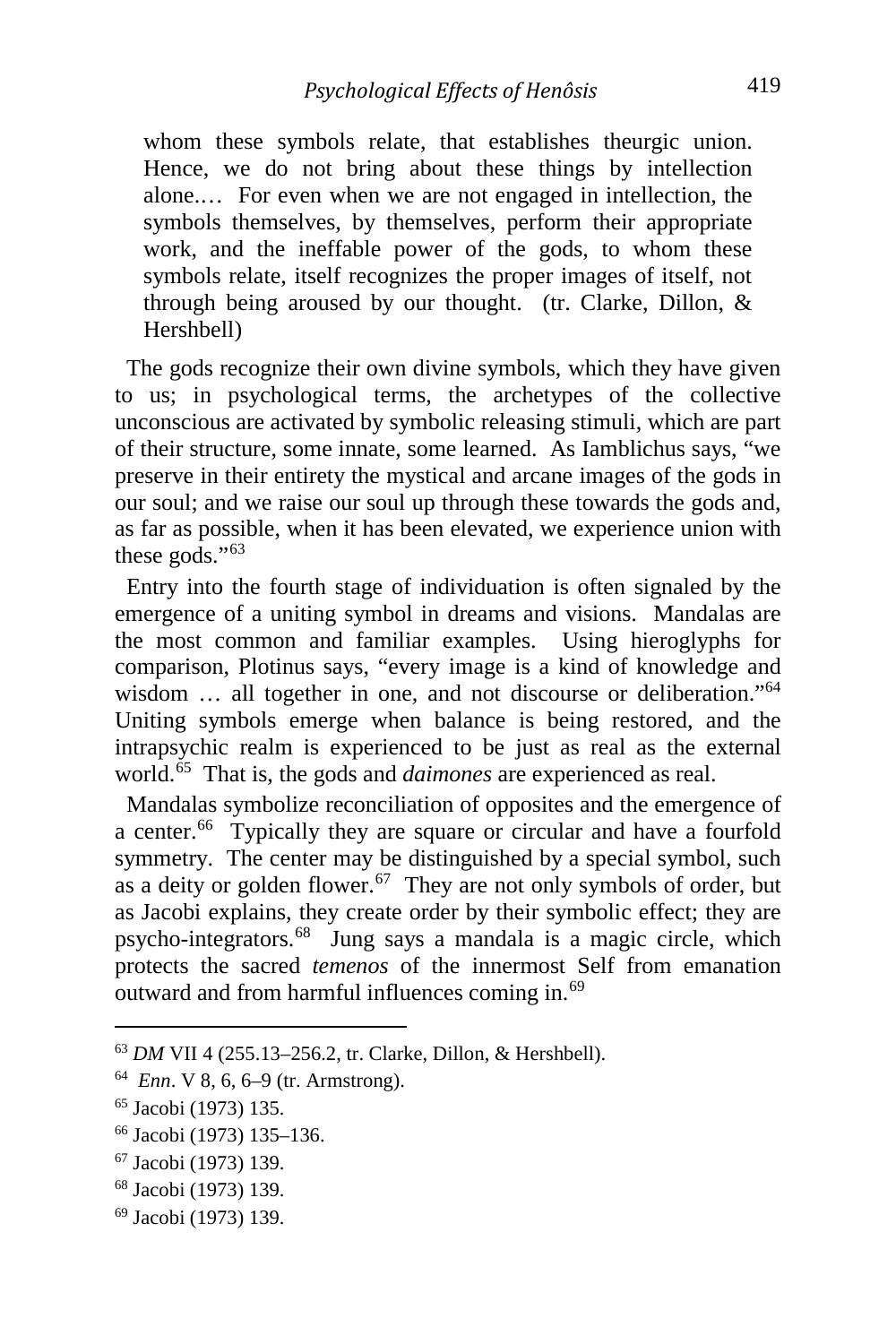Mandalas sometimes arise in earlier stages of the individuation process.[70](#page-16-0) For example, deities and other numinous figures may appear in a mandala arrangement, such as a male Shadow figure with a trio of Anima figures around a table. Mandalas come and go spontaneously; their appearance cannot be willed, for individuation is guided by the gods and the Ineffable One, not by the ego.<sup>[71](#page-16-1)</sup> Plotinus tells us, "one must not chase after it, but wait quietly until it appears, preparing oneself to contemplate it, as the eye awaits the rising of the  $\sin$ <sup>1</sup>,[72](#page-16-2)

 The way to the new psychic center is not a straight line, but a circumambulation, a spiraling inward.<sup>73</sup> The gravitational force of the Self, the One within, draws the psyche in an orbit through all the opposites towards their union in the center.[74](#page-16-4) The One, says Plotinus,

*Enn*. I 7, 1, 23–27

must stay still, and all things turn back to it, as a circle does to the center from which all the radii come. The sun too is an example, since it is like a center in relation to the light which comes from it and depends on it… (tr. Armstrong)

 The goal is genuine Self-knowledge, that is, knowledge of the Divine Self, for Self-knowledge is the discovery of what one truly is, as opposed to what one hopes to be.<sup>[75](#page-16-5)</sup> According to Jacobi, Selfknowledge results in a thinning of the personal unconscious, because the ego is in more direct contact with the collective unconscious;  $^{76}$  $^{76}$  $^{76}$  that is, one is dealing more often directly with the gods, rather than through daimonic intermediaries. Iamblichus states that a personal *daimôn* (*oikeios daimôn*)

*DM* IX.6 (280.13–281.3)

continues to direct men's lives up to the point at which, through sacred theurgy, we establish a god as the overseer and leader of our soul; for then it either withdraws in deference to the superior

<span id="page-16-0"></span><sup>70</sup> Jacobi (1973) 137n2, 138.

<span id="page-16-1"></span><sup>71</sup> Jacobi (1973) 127, 141.

<span id="page-16-2"></span><sup>72</sup> *Enn*. V 5, 8, 3–6 (tr. Armstrong).

<span id="page-16-3"></span><sup>73</sup> Jacobi (1973) 127.

<span id="page-16-4"></span><sup>74</sup> Jacobi (1973) 140.

<span id="page-16-5"></span><sup>75</sup> Jacobi (1973) 132.

<span id="page-16-6"></span><sup>76</sup> Jacobi (1973) 129.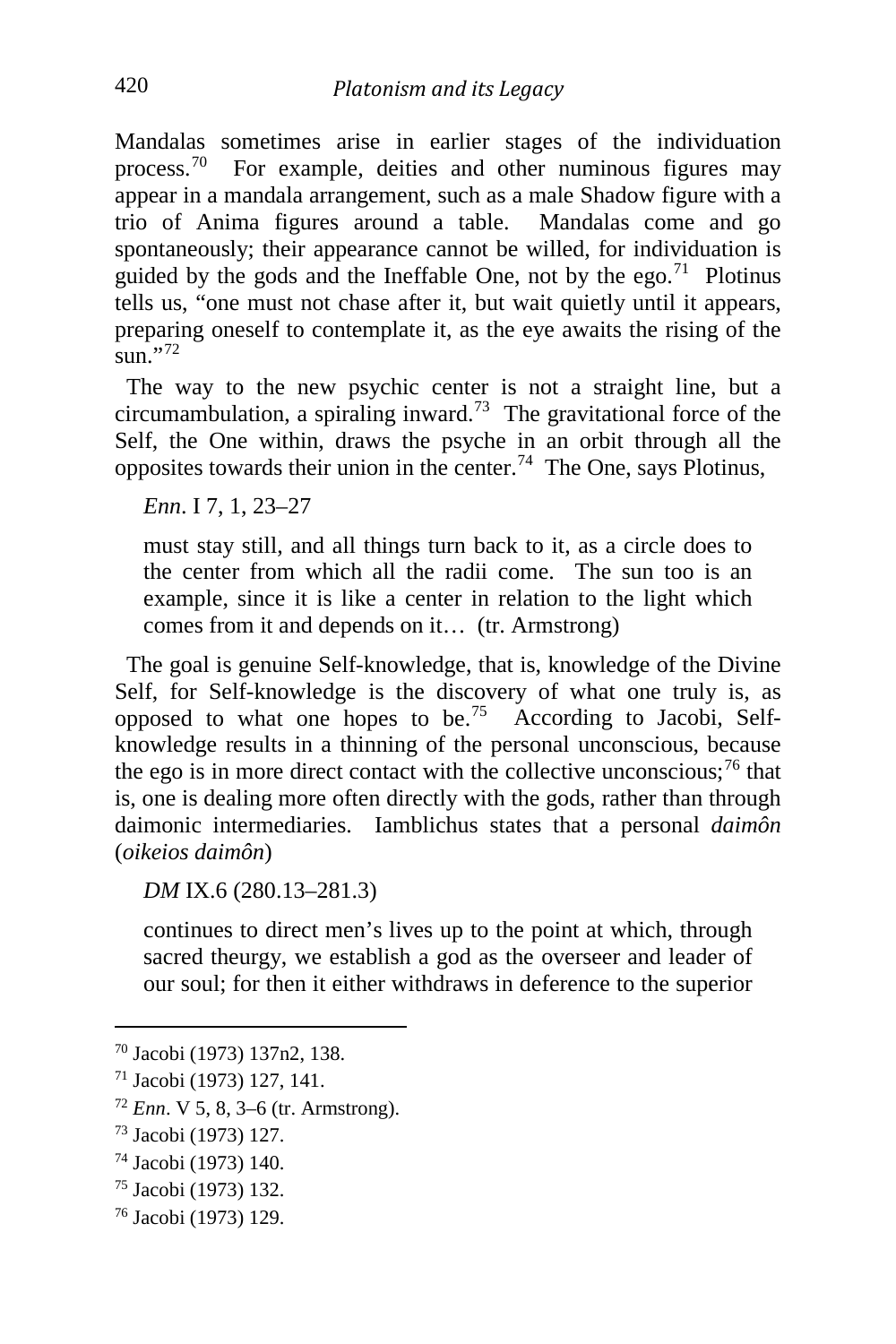principle, or surrenders its administrative role, or subordinates itself so as to contribute to the god's direction of the soul, or in some other way comes to serve it as master. (tr. Clarke, Dillon, & Hershbell)

 Spiraling toward the inner light, one becomes progressively more enlightened, for enlightenment results from the integration of unconscious contents into the light of consciousness.<sup>[77](#page-17-0)</sup> This is symbolized in mythology by the solar attributes of heroes who achieve enlightenment and apotheosis. The benefits of enlightenment include comprehension of the meaning of life, formation of an integrated psyche, and development of a worldview that is truly one's own, and not borrowed from others.

 According to Jacobi, one of the psychological effects of individuation is liberation from the disorientation of the modern world, which has resulted from its lack of psychic integration and lack of contact with the archetypal forces of life. [78](#page-17-1) Nevertheless, Jung stresses the importance of maintaining an ordinary home and work life while undergoing individuation; we should not become monks, even Neoplatonic monks! We must learn to endure the tension between the world of ordinary consciousness and the archetypal realm, both of which are essential aspects of life.<sup>[79](#page-17-2)</sup>

 The individuated person is not immune to pain and suffering, but they can face it with tranquility. $80$  As Jung explains, the greatest problems of life are unsolvable except by raising consciousness.<sup>81</sup> Then pain occurs only in the lower stories of the house; in the upper stories both joy and sorrow are reduced. Troubles are not repressed, which is unhealthy; they are simply located elsewhere from the Higher Self. As Plotinus says, "that which suffers pain is one thing, and there is another which even while it is compelled to accompany that which suffers pain, remains in its own company and will not fall short of the vision of the universal good."[82](#page-17-5)

<span id="page-17-4"></span><sup>81</sup> Jacobi (1973) 134–135.

<span id="page-17-0"></span><sup>77</sup> Jacobi (1973) 133–134.

<span id="page-17-1"></span><sup>78</sup> Jacobi (1973) 133.

<span id="page-17-2"></span><sup>79</sup> Jacobi (1973) 128.

<span id="page-17-3"></span><sup>80</sup> Jacobi (1973) 128, 131.

<span id="page-17-5"></span><sup>82</sup> *Enn*. I 4, 13, 9–13 (tr. Armstrong).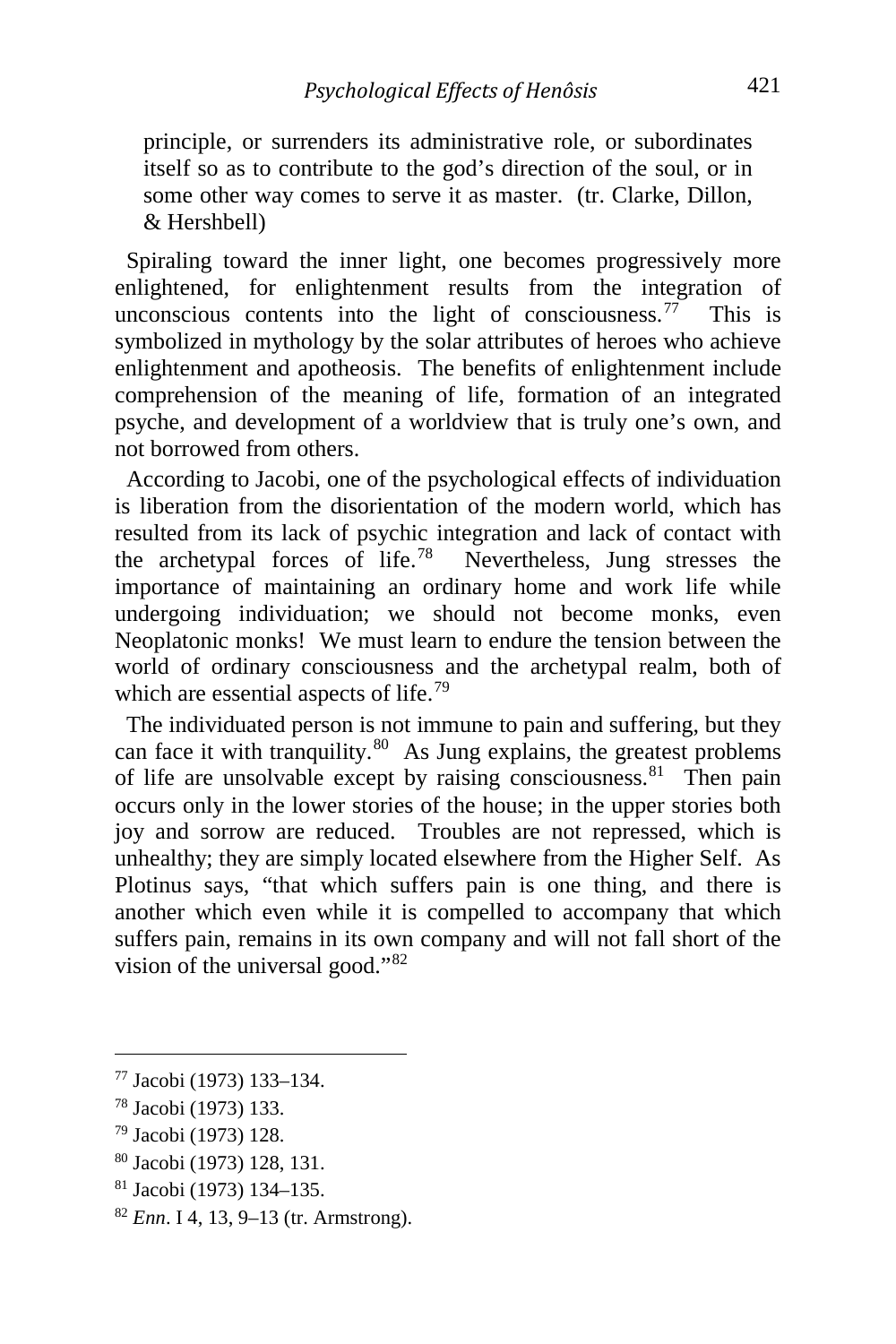Union with the One provides veridical experience of the primal ground of being. $83$  As a goal, it poses an ethical challenge, calling us forward to more enlightened decisions. $84$  Jacobi says union is the ultimate psychic experience and the highpoint in our knowledge of the psyche.[85](#page-18-2) Nevertheless, the experience of self-realization that is the result of individuation is ultimately ineffable.<sup>[86](#page-18-3)</sup> It cannot be described in words because, according to Jacobi, a part—the ego—can never understand the whole—the Higher Self. $87$  The Ineffable One is the source from which we came and the goal to which we are destined; it is therefore near to us, yet ultimately unknowable.<sup>[88](#page-18-5)</sup> Jung says that Self-realization

is a subjective state whose reality cannot be validated by any external criterion; any further attempt to describe and explain it is doomed to failure, for *only those who have had this experience* are in a position to understand and attest its reality.<sup>[89](#page-18-6)</sup>

 Therefore, individuation does not lead to intellectual knowledge, but to experiential understanding, the force of which leads to unshakeable certainty.<sup>90</sup> Plotinus states:

*Enn*. I 6, 9, 16–18, 21–25

If you have become this, and see it, and are at home with yourself in purity, with nothing hindering you from becoming in this way one, with no inward mixture of anything else, but wholly yourself ... when you see that you have become this, then you have become sight; you can trust yourself then; you have already ascended and need no one to show you; concentrate your gaze and see. (tr. Armstrong)

 One may wonder how many fully individuated persons walk upon the earth; they are not easy to find. Jacobi remarks that for most of us

<span id="page-18-0"></span><sup>83</sup> Jacobi (1973) 132, 148.

<span id="page-18-1"></span><sup>84</sup> Jacobi (1973) 132.

<span id="page-18-2"></span><sup>85</sup> Jacobi (1973) 132.

<span id="page-18-3"></span><sup>86</sup> Jacobi (1973) 148.

<span id="page-18-4"></span><sup>87</sup> Jacobi (1973) 129.

<span id="page-18-5"></span><sup>88</sup> Jacobi (1973) 131.

<span id="page-18-6"></span><sup>89</sup> Jung (1980 *CW* 12) ¶188; emphasis in Jacobi (1973) 129.

<span id="page-18-7"></span><sup>90</sup> Jacobi (1973) 148.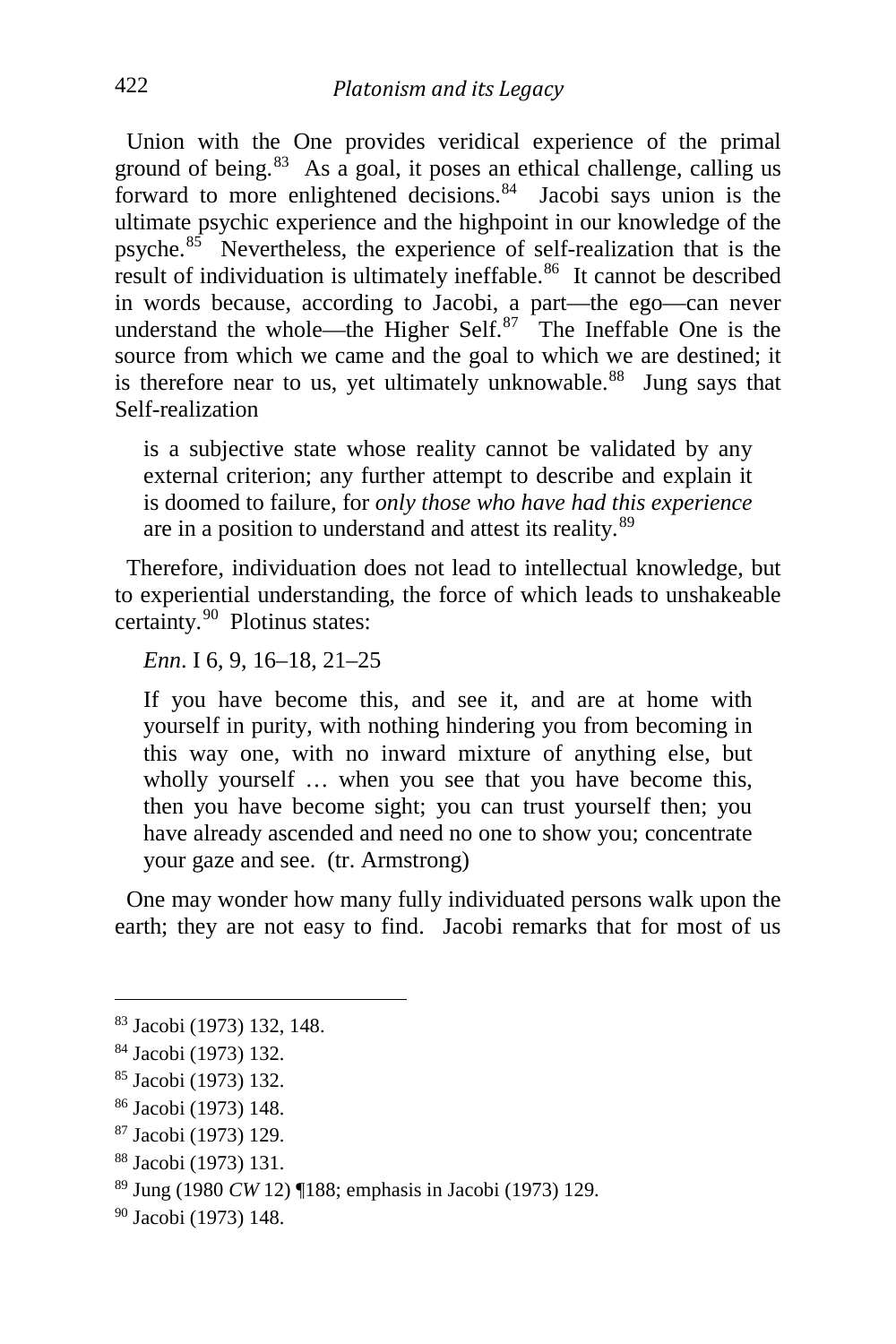individuation is a lifelong pursuit of an unattainable ideal.<sup>[91](#page-19-0)</sup> However, Jung says, "The meaning and purpose of a problem seem to lie not in its solution but in our working at it incessantly."[92](#page-19-1) Therefore, the purpose of individuation may lie in our ever striving to return to the One, which in itself gives meaning to life.

## V. Conclusions

 In conclusion, what are the consequences of the individuation process, that is, of *henôsis*? Jacobi says that individuation can be viewed from five perspectives.  $93$  First, as a process of psychological development, it leads to an unfolding of all the psyche's potentialities, integrating contemporary consciousness with its historical roots, thereby uniting consciousness and the collective unconscious. Second, it integrates the inferior functions and attitude into consciousness, leading to a more complete and well-rounded ego, expanding our faculties for decision-making, thereby increasing free will. Third, it improves psychological health by redistributing psychic energy, dissolving complexes and withdrawing projections. Fourth, it has a religious aspect, for by establishing an experiential living relation between the individual and the gods, it allows the individual to understand better their place in the cosmos. Finally, it has a social effect, for it helps individuals to understand their role in society and accommodates them to life as social beings.

 Jacobi argues that individuation (or Self-realization) should be each person's highest task. $94$  It benefits the individuated person by providing a secure anchor in the eternal, that is, in fundamental reality. It also benefits others, because individuated persons tend to be kinder to others, for having descended into their own abyss and discovered their Shadow, they are more tolerant and forgiving of others' limitations and failings. Finally, individuation benefits humankind, for by uniting with the One, the individuated person has experienced how all things are connected and therefore understands their own role in the whole and can fulfil it better.

<span id="page-19-0"></span><sup>91</sup> Jacobi (1973) 105–106.

<span id="page-19-1"></span><sup>92</sup> Jung (1969b *CW* 8) ¶771; see also Jacobi (1967) 134.

<span id="page-19-2"></span><sup>93</sup> Jacobi (1967) 132–133.

<span id="page-19-3"></span><sup>94</sup> Jacobi (1973) 150–151.